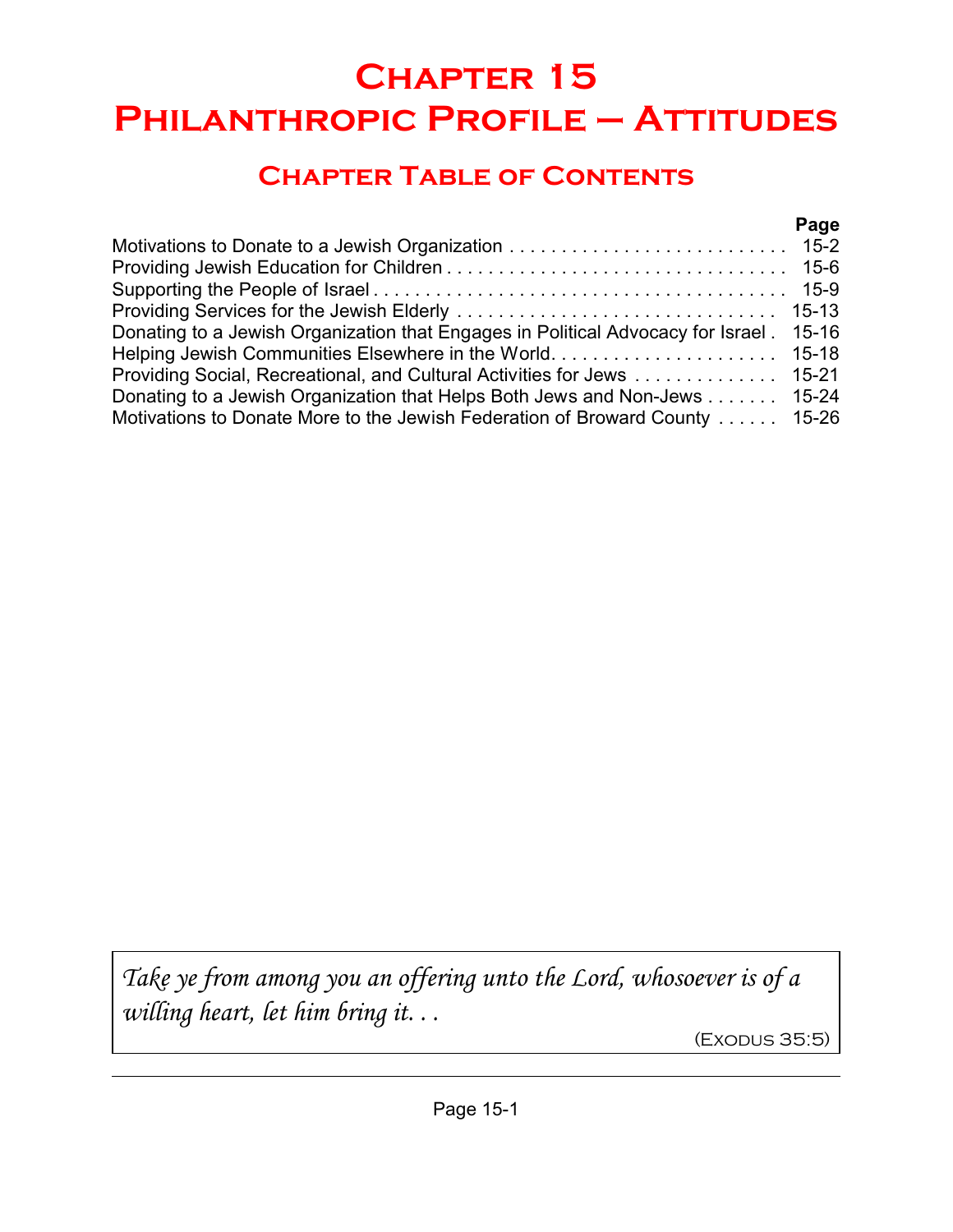### **Motivations to Donate to a Jewish Organization**

**R** espondents in Jewish households in Broward who donated \$100 and over to the<br>lowish Eoderation of Broward County other Jewish Eoderations, or other Jewish Jewish Federation of Broward County, other Jewish Federations, or other Jewish charities in the past year were asked how important each of several motivations is in their decisions to donate to a Jewish organization. **Table 15-1** shows the percentage of respondents who consider each motivation to be very important, somewhat important, and not at all important.

Note that the list of motivations was not read to the respondents in the order shown in **Table 15-1** nor in the order shown in the questionnaire in Appendix A. Rather, the list of motivations was read in a random order to each respondent.

One important observation is that all of the motivations are at least somewhat important to the vast majority of respondents. However, clear distinctions do exist in the level of importance respondents attribute to each motivation, from the 27% of respondents who consider donating to a Jewish organization that helps both Jews and non-Jews to be a very important motivation to the 65% who consider providing Jewish Education for Children to be a very important motivation.

**Table 15-2** shows the manner in which five of the motivations in **Table 15-1** compare to other Jewish communities.

See the "Definitions and Methodological Issues" section in Chapter 14 for definitions of the various categories of charitable donations.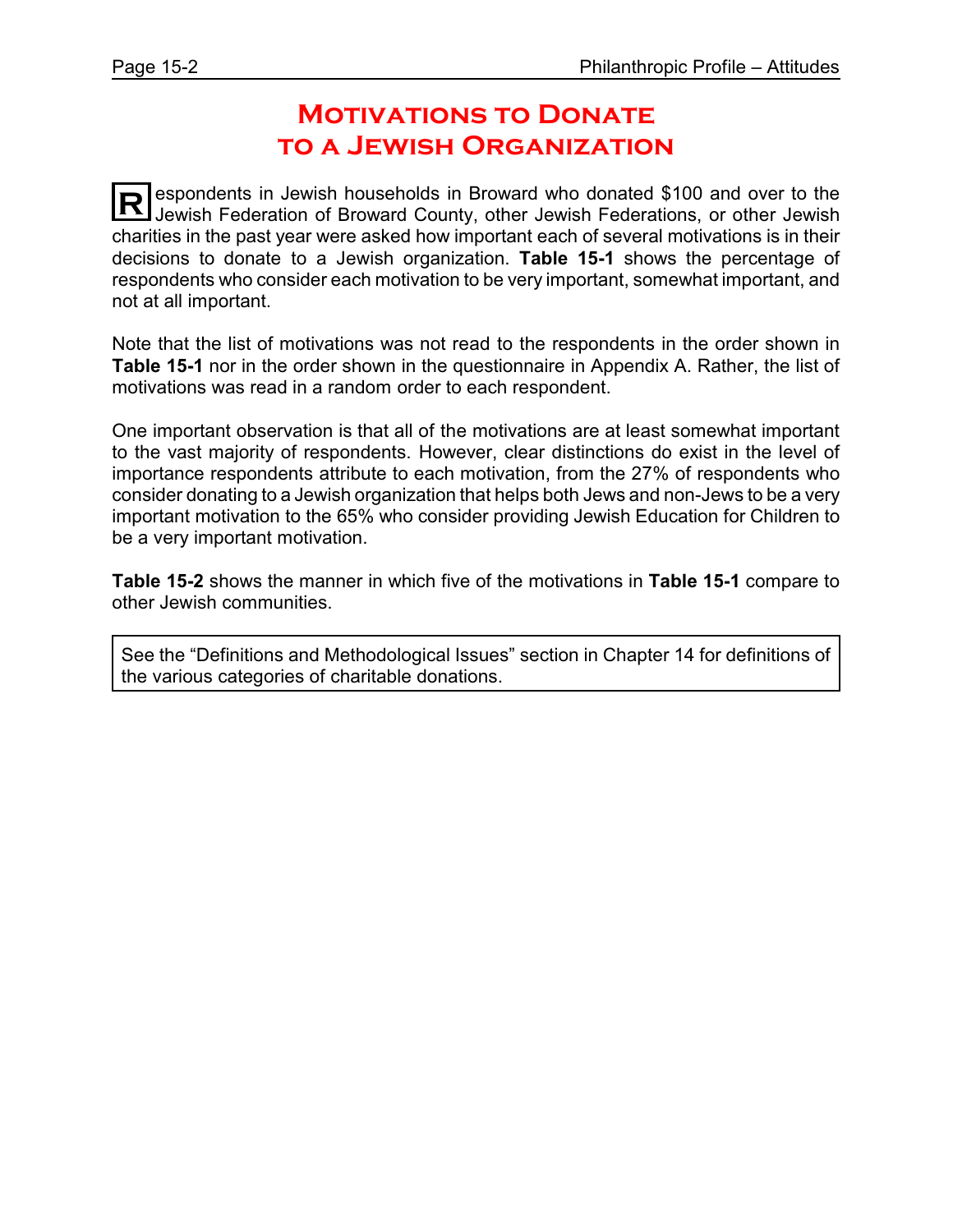### **Table 15-1 Importance of Motivations to Donate to a Jewish Organization**

**Base: Respondents in Jewish Households Who Donated \$100 and Over to the Jewish Federation of Broward County, Other Jewish Federations, or Other Jewish Charities in the Past Year**

| <b>Motivation</b>                                                                  | <b>Very</b><br>Important | Somewhat Not at All<br>Important   Important |      |
|------------------------------------------------------------------------------------|--------------------------|----------------------------------------------|------|
| Providing Jewish Education for Children<br>(Children's Jewish Education)           | 64.7%                    | 29.8                                         | 5.5  |
| Supporting the People of Israel (Israel)                                           | 61.7%                    | 34.6                                         | 3.7  |
| Providing Services for the Jewish Elderly (Elderly)                                | 57.3%                    | 34.8                                         | 7.9  |
| Donating to a Jewish organization that engages<br>in political advocacy for Israel | 41.4%                    | 42.6                                         | 16.0 |
| Helping Jewish Communities Elsewhere in the<br>World (Jews Overseas)               | 39.0%                    | 54.0                                         | 7.0  |
| Providing social, recreational, and cultural<br>activities for Jews (SRC)          | 37.5%                    | 52.7                                         | 9.8  |
| Donating to a Jewish organization that helps both<br>Jews and non-Jews             | 27.2%                    | 55.2                                         | 17.6 |

Notes:

1) The names in parentheses are the names used in **Table 15-9**.

2) In all communities except Miami and Broward, "Helping Jewish Communities Elsewhere in the World" has been worded as "Helping Jews Overseas Who Are in Distress."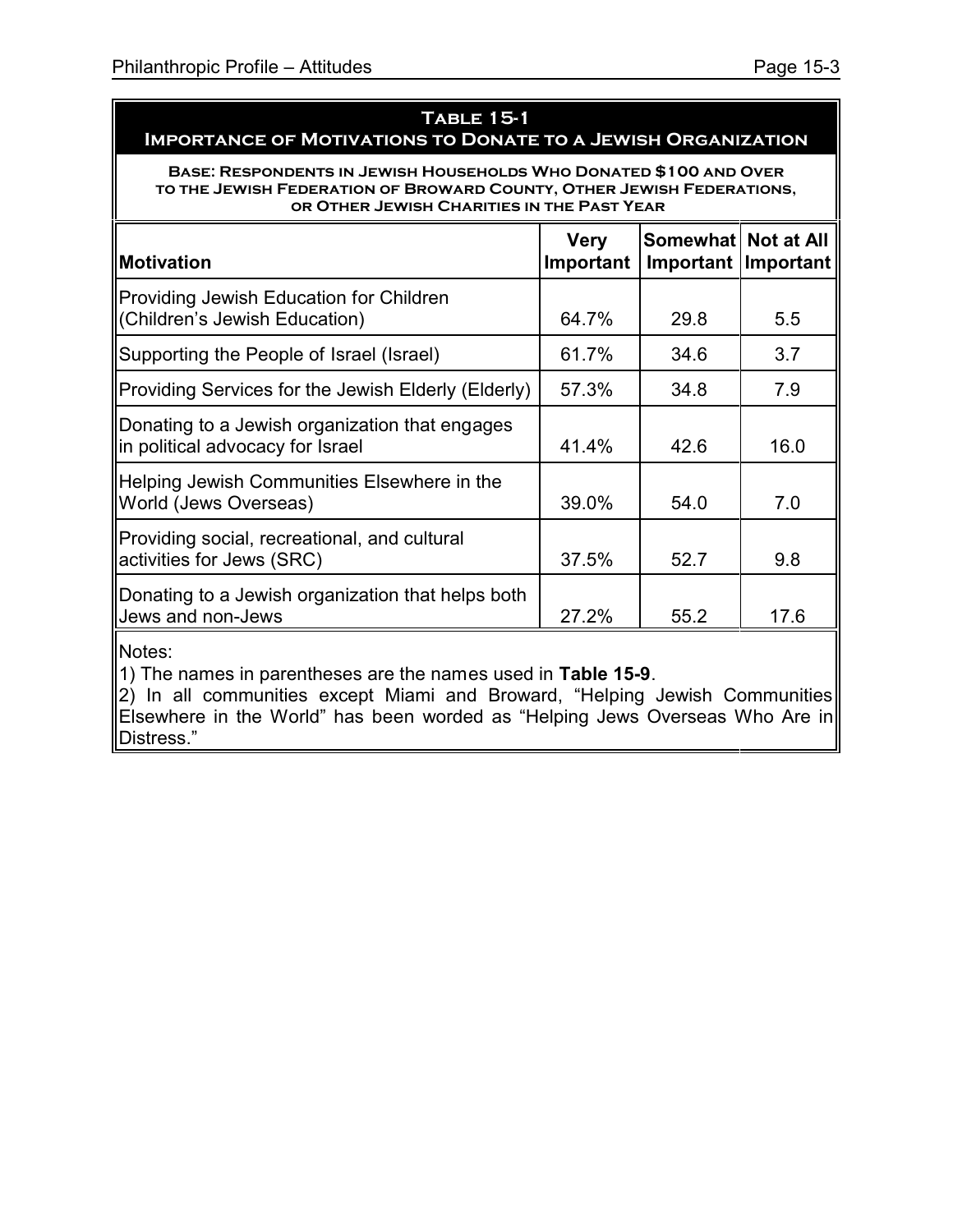| <b>TABLE 15-2</b><br><b>IMPORTANCE OF VARIOUS MOTIVATIONS</b><br>TO DONATE TO A JEWISH ORGANIZATION<br><b>COMMUNITY COMPARISONS</b> |      |                          |                                                                                                                                                      |     |                                                                                                         |           |           |           |           |
|-------------------------------------------------------------------------------------------------------------------------------------|------|--------------------------|------------------------------------------------------------------------------------------------------------------------------------------------------|-----|---------------------------------------------------------------------------------------------------------|-----------|-----------|-----------|-----------|
| <b>BASE: RESPONDENTS IN JEWISH HOUSEHOLDS WHO DONATED \$100 AND OVER</b>                                                            |      |                          |                                                                                                                                                      |     | TO THE LOCAL JEWISH FEDERATION, OTHER JEWISH FEDERATIONS,<br>OR OTHER JEWISH CHARITIES IN THE PAST YEAR |           |           |           |           |
|                                                                                                                                     |      |                          |                                                                                                                                                      |     | <b>Percentage Very Important</b>                                                                        |           |           |           |           |
| <b>Community</b>                                                                                                                    | Year | Anti-<br><b>Semitism</b> | Children's<br>Jews<br>Jewish<br>Over-<br><b>Israel</b><br><b>Israel Elderly Education</b><br><b>SRC</b><br><b>Counseling</b><br><b>Trips</b><br>seas |     |                                                                                                         |           |           |           |           |
| <b>S Palm Beach</b>                                                                                                                 | 2005 | 75%                      | 68%                                                                                                                                                  | 71% | 65%                                                                                                     | 59%       | 49%       | 44%       | 40%       |
| <b>Middlesex</b>                                                                                                                    | 2008 | 67%                      | 67%                                                                                                                                                  | 67% | 66%                                                                                                     | 54%       | 46%       | 41%       | 38%       |
| <b>Atlantic County</b>                                                                                                              | 2004 | 74%                      | 67%                                                                                                                                                  | 74% | 64%                                                                                                     | 58%       | 47%       | 35%       | 43%       |
| <b>Miami</b>                                                                                                                        | 2014 | <b>NA</b>                | 66%                                                                                                                                                  | 72% | 67%                                                                                                     | 51%       | <b>NA</b> | <b>NA</b> | <b>NA</b> |
| Detroit                                                                                                                             | 2005 | <b>NA</b>                | 65%                                                                                                                                                  | 62% | 59%                                                                                                     | 39%       | <b>NA</b> | <b>NA</b> | <b>NA</b> |
| Jacksonville                                                                                                                        | 2002 | 72%                      | 64%                                                                                                                                                  | 76% | 71%                                                                                                     | 48%       | 43%       | 31%       | 37%       |
| Bergen                                                                                                                              | 2001 | 63%                      | 64%                                                                                                                                                  | 63% | 64%                                                                                                     | 60%       | 41%       | 32%       | 37%       |
| <b>W Palm Beach</b>                                                                                                                 | 2005 | 73%                      | 63%                                                                                                                                                  | 64% | 63%                                                                                                     | 55%       | 39%       | 34%       | 33%       |
| <b>BROWARD</b>                                                                                                                      | 2016 | <b>NA</b>                | 62%                                                                                                                                                  | 57% | 65%                                                                                                     | 39%       | <b>NA</b> | <b>NA</b> | 38%       |
| Orlando                                                                                                                             | 1993 | 77%                      | 61%                                                                                                                                                  | 63% | 71%                                                                                                     | <b>NA</b> | 49%       | <b>NA</b> | <b>NA</b> |
| Rhode Island                                                                                                                        | 2002 | 67%                      | 60%                                                                                                                                                  | 67% | 64%                                                                                                     | 52%       | 34%       | 28%       | 33%       |
| San Antonio                                                                                                                         | 2007 | 63%                      | 58%                                                                                                                                                  | 65% | 60%                                                                                                     | 51%       | 43%       | 32%       | 33%       |
| Washington                                                                                                                          | 2003 | 51%                      | 58%                                                                                                                                                  | 53% | 45%                                                                                                     | 50%       | 23%       | 20%       | 32%       |
| Sarasota                                                                                                                            | 2001 | 80%                      | 56%                                                                                                                                                  | 72% | 64%                                                                                                     | 55%       | 50%       | 30%       | 41%       |
| Lehigh Valley                                                                                                                       | 2007 | 65%                      | 55%                                                                                                                                                  | 62% | 56%                                                                                                     | 48%       | 37%       | 26%       | 34%       |
| St. Paul                                                                                                                            | 2004 | 61%                      | 53%                                                                                                                                                  | 75% | 69%                                                                                                     | 48%       | 45%       | 27%       | 36%       |
| <b>Minneapolis</b>                                                                                                                  | 2004 | 66%                      | 52%                                                                                                                                                  | 67% | 64%                                                                                                     | 42%       | 39%       | 35%       | 40%       |
| Rochester                                                                                                                           | 1999 | 75%                      | 52%                                                                                                                                                  | 69% | 61%                                                                                                     | 58%       | 41%       | <b>NA</b> | <b>NA</b> |
| <b>Tidewater</b>                                                                                                                    | 2001 | 71%                      | 49%                                                                                                                                                  | 74% | 76%                                                                                                     | 50%       | 55%       | 36%       | 53%       |
| Westport                                                                                                                            | 2000 | 76%                      | 49%                                                                                                                                                  | 59% | 59%                                                                                                     | 54%       | 34%       | 23%       | 32%       |
| <b>Las Vegas</b>                                                                                                                    | 2005 | 63%                      | 46%                                                                                                                                                  | 57% | 59%                                                                                                     | 48%       | 32%       | 29%       | 33%       |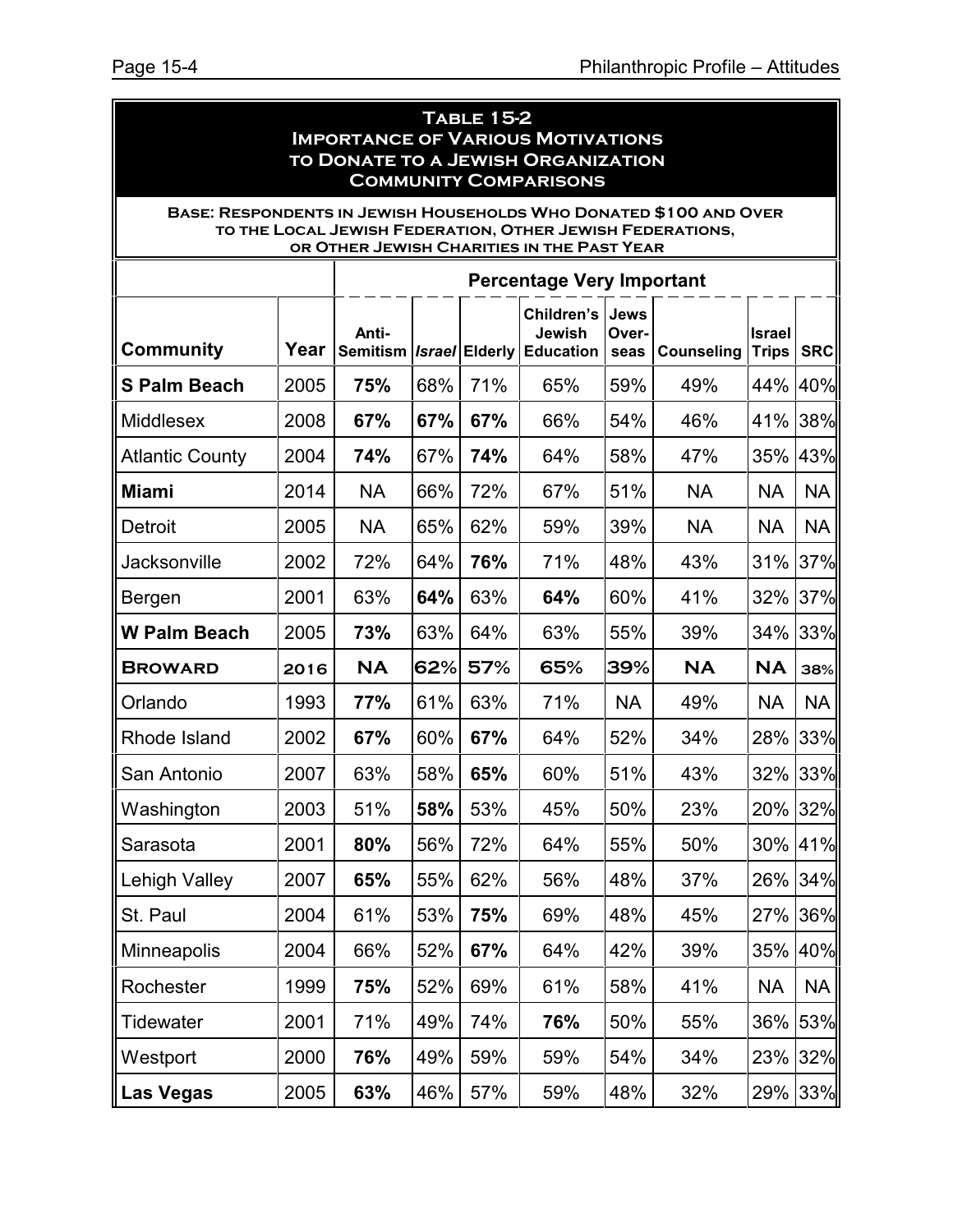#### **Table 15-2 Importance of Various Motivations to Donate to a Jewish Organization Community Comparisons**

#### **Base: Respondents in Jewish Households Who Donated \$100 and Over to the Local Jewish Federation, Other Jewish Federations, or Other Jewish Charities in the Past Year**

|                  |      | <b>Percentage Very Important</b> |     |     |                           |        |                                                                     |               |             |
|------------------|------|----------------------------------|-----|-----|---------------------------|--------|---------------------------------------------------------------------|---------------|-------------|
| <b>Community</b> | Year | Anti-                            |     |     | Children's Jews<br>Jewish | lOver- | Semitism   Israel   Elderly   Education   seas   Counseling   Trips | <b>Israel</b> | <b>SRCI</b> |
| <b>Hartford</b>  | 2000 | 76%                              | 43% | 63% | 61%                       | 42%    | 39%                                                                 | 26% 31%       |             |
| New Haven        | 2010 | <b>NA</b>                        | 42% | 49% | 46%                       | 43%    | 29%                                                                 | 25% 29%       |             |
| Tucson           | 2002 | 58%                              | 42% | 59% | 59%                       | 39%    | 33%                                                                 | 27% 27%       |             |

Notes: 1) **Boldface** percentages are the highest percentage for each community 2) Key to column headings:

Combating Anti-Semitism (Anti-Semitism) Supporting the People of Israel (Israel) Providing Social Services for the Jewish Elderly (Elderly) Providing Jewish Education for Children (Children's Jewish Education) Helping Jews Overseas Who Are in Distress (Jews Overseas) Providing Individual and Family Counseling for Jews (Counseling) Supporting Educational Trips to Israel (Israel Trips) Providing Social, Recreational, and Cultural Activities for Jews (SRC)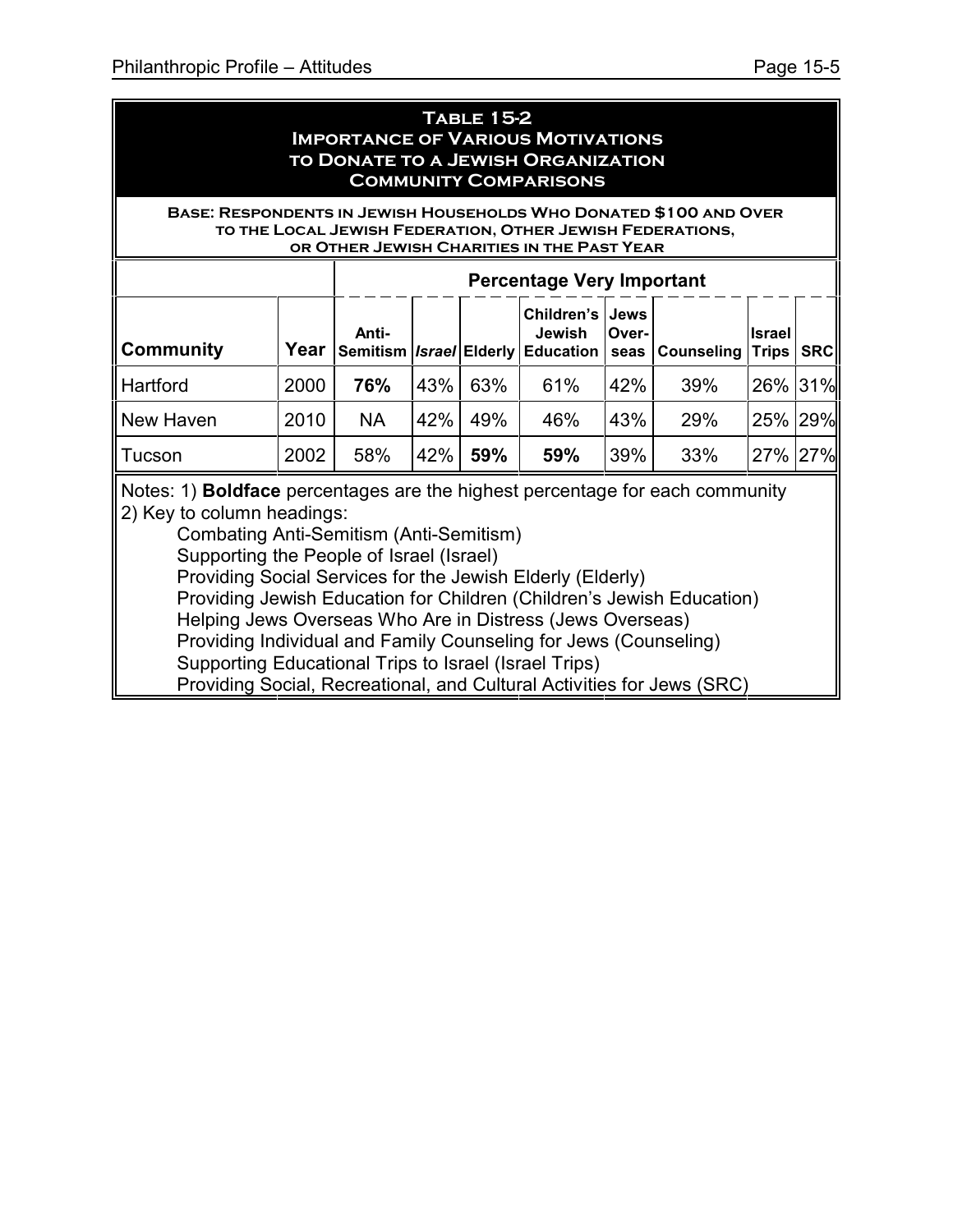### **Providing Jewish Education for Children**

**T** able 15-3 shows that 65% of respondents in Jewish households in Broward who<br>donated \$100 and over to the Jewish Federation of Broward County, other Jewish **able 15-3** shows that 65% of respondents in Jewish households in Broward who Federations, or other Jewish charities in the past year consider providing Jewish education for children to be a very important motivation to donate to a Jewish organization;30%, a somewhat important motivation; and 6%, a not at all important motivation.

**CommunityComparisons**. **Table 15-4** shows that the 65% who consider providing Jewish education for children to be a very important motivation to donate to a Jewish organization is about average among about 25 comparison Jewish communities and compares to 67% in Miami, 65% in South Palm Beach, 63% in West Palm Beach, and 59% in Las Vegas.

**Comparisons Among Population Subgroups**. **Table 15-3** shows that, overall, 65% of respondents consider providing Jewish education for children to be a very important motivation. The percentage is much higher for respondents (in):

- $\bullet$  under age 35 (75%) and age 75 and over (75%)
- ! households earing an annual income under \$50,000 (83%)
- households who donated \$1,000 and over to the Jewish Federation in the past year (77%)

The percentage is much lower for respondents in:

• households who donated \$500-\$1,000 to the Jewish Federation in the past year (31%)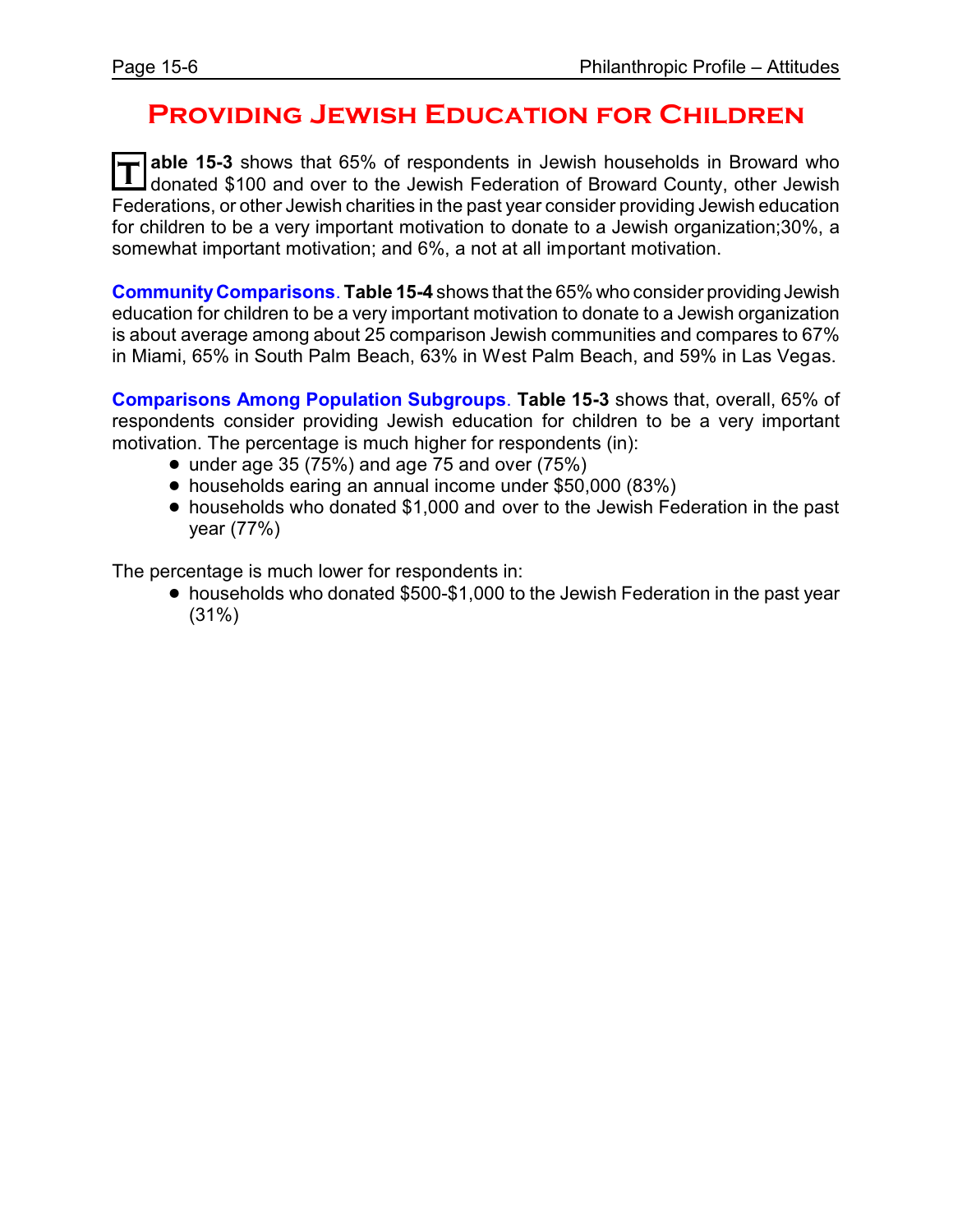**Base: Respondents in Jewish Households Who Donated \$100 and Over to the Jewish Federation of Broward County, Other Jewish Federations, or Other Jewish Charities in the Past Year**

| <b>Population Subgroup</b>                           | <b>Very</b><br>Important | <b>Somewhat</b><br>Important | <b>Not at All</b><br>Important |  |  |  |  |  |  |  |
|------------------------------------------------------|--------------------------|------------------------------|--------------------------------|--|--|--|--|--|--|--|
| All                                                  | 64.7%                    | 29.8                         | 5.5                            |  |  |  |  |  |  |  |
| Very Familiar with Federation                        | 69.2%                    | 28.5                         | 2.3                            |  |  |  |  |  |  |  |
|                                                      | <b>AGE OF RESPONDENT</b> |                              |                                |  |  |  |  |  |  |  |
| Under 35                                             | 74.7%                    | 22.9                         | 2.4                            |  |  |  |  |  |  |  |
| $35 - 49$                                            | 71.2%                    | 26.8                         | 2.0                            |  |  |  |  |  |  |  |
| $50 - 64$                                            | 57.0%                    | 34.1                         | 8.9                            |  |  |  |  |  |  |  |
| 65 - 74                                              | 63.0%                    | 33.5                         | 3.5                            |  |  |  |  |  |  |  |
| 75 and over                                          | 75.1%                    | 20.7                         | 4.2                            |  |  |  |  |  |  |  |
| $\rightarrow$ 65 and over                            | 68.8%                    | 27.4                         | 3.8                            |  |  |  |  |  |  |  |
|                                                      | <b>SEX OF RESPONDENT</b> |                              |                                |  |  |  |  |  |  |  |
| Male                                                 | 57.8%                    | 37.1                         | 5.1                            |  |  |  |  |  |  |  |
| Female                                               | 69.3%                    | 24.9                         | 5.8                            |  |  |  |  |  |  |  |
|                                                      | <b>HOUSEHOLD INCOME</b>  |                              |                                |  |  |  |  |  |  |  |
| Under \$50,000                                       | 83.4%                    | 12.9                         | 3.7                            |  |  |  |  |  |  |  |
| \$50,000 - \$100,000                                 | 63.1%                    | 33.9                         | 3.0                            |  |  |  |  |  |  |  |
| \$100,000 - \$200,000                                | 73.8%                    | 22.2                         | 4.0                            |  |  |  |  |  |  |  |
| \$200,000 and over                                   | 66.3%                    | 26.0                         | 7.7                            |  |  |  |  |  |  |  |
| <b>DONATED TO JEWISH FEDERATION IN THE PAST YEAR</b> |                          |                              |                                |  |  |  |  |  |  |  |
| Nothing                                              | 65.6%                    | 27.0                         | 7.4                            |  |  |  |  |  |  |  |
| Under \$100                                          | 73.6%                    | 24.5                         | 1.9                            |  |  |  |  |  |  |  |
| $$100 - $500$                                        | 63.4%                    | 32.9                         | 3.7                            |  |  |  |  |  |  |  |
| $$500 - $1,000$                                      | 31.2%                    | 66.1                         | 2.7                            |  |  |  |  |  |  |  |
| \$1,000 and over                                     | 76.7%                    | 18.9                         | 4.4                            |  |  |  |  |  |  |  |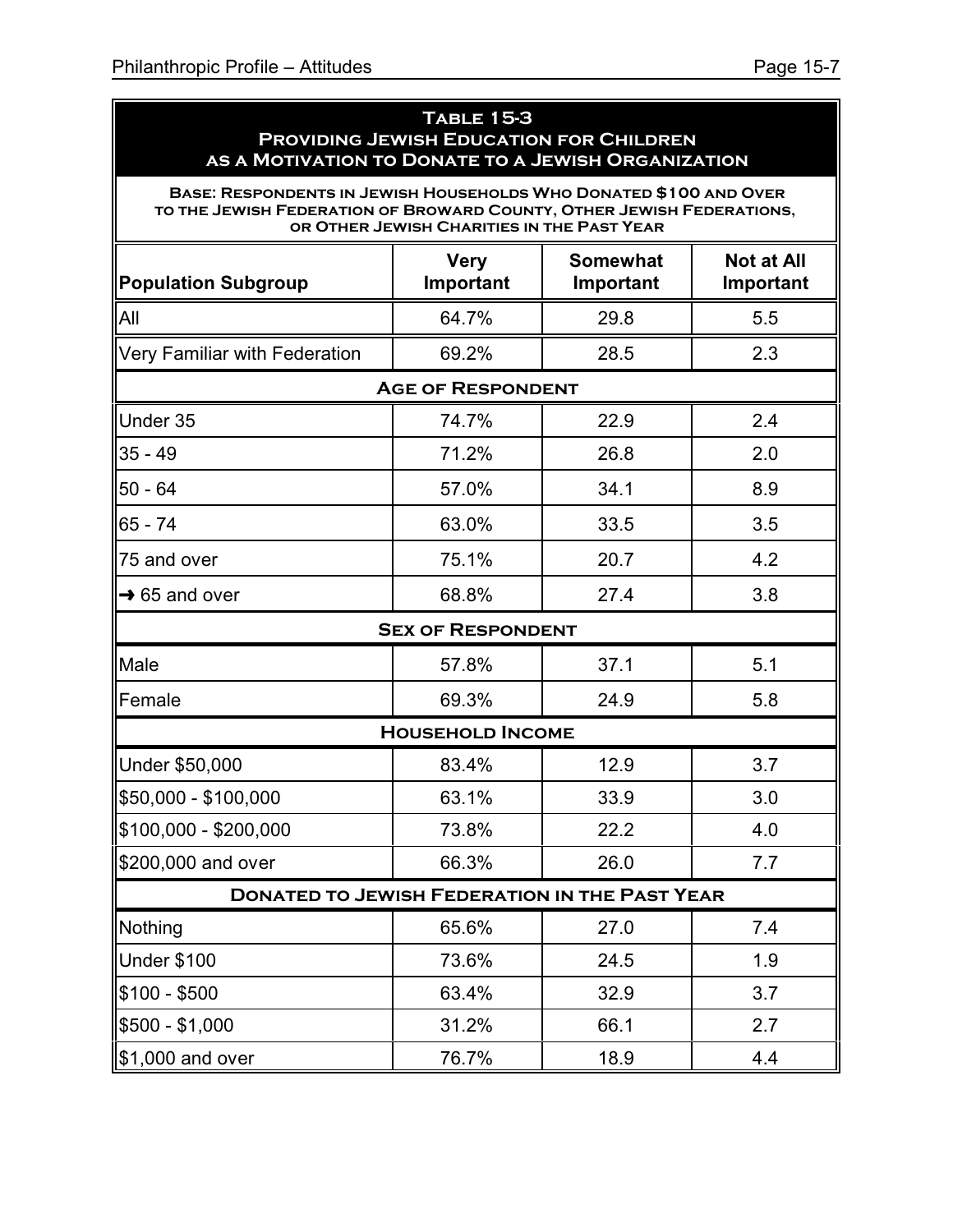| <b>TABLE 15-4</b><br><b>PROVIDING JEWISH EDUCATION FOR CHILDREN</b><br>AS A MOTIVATION TO DONATE TO A JEWISH ORGANIZATION<br><b>COMMUNITY COMPARISONS</b> |      |                                            |                                                                                                                                |                |  |  |  |
|-----------------------------------------------------------------------------------------------------------------------------------------------------------|------|--------------------------------------------|--------------------------------------------------------------------------------------------------------------------------------|----------------|--|--|--|
|                                                                                                                                                           |      | OR OTHER JEWISH CHARITIES IN THE PAST YEAR | BASE: RESPONDENTS IN JEWISH HOUSEHOLDS WHO DONATED \$100 AND OVER<br>TO THE LOCAL JEWISH FEDERATION, OTHER JEWISH FEDERATIONS, |                |  |  |  |
| <b>Somewhat</b><br><b>Not at All</b><br><b>Very</b><br>Community<br>Year<br><b>Important</b><br>Important<br>Important                                    |      |                                            |                                                                                                                                |                |  |  |  |
| <b>Tidewater</b>                                                                                                                                          | 2001 | 76%                                        | 19                                                                                                                             | 5              |  |  |  |
| <b>Jacksonville</b>                                                                                                                                       | 2002 | 71%                                        | 22                                                                                                                             | $\overline{7}$ |  |  |  |
| Orlando                                                                                                                                                   | 1993 | 71%                                        | 21                                                                                                                             | 8              |  |  |  |
| St. Paul                                                                                                                                                  | 2004 | 69%                                        | 29                                                                                                                             | 3              |  |  |  |
| Miami                                                                                                                                                     | 2014 | 67%                                        | 28                                                                                                                             | 5              |  |  |  |
| Middlesex                                                                                                                                                 | 2008 | 66%                                        | 27                                                                                                                             | $\overline{7}$ |  |  |  |
| <b>BROWARD</b>                                                                                                                                            | 2016 | 65%                                        | 30                                                                                                                             | 6              |  |  |  |
| <b>S Palm Beach</b>                                                                                                                                       | 2005 | 65%                                        | 28                                                                                                                             | 8              |  |  |  |
| Rhode Island                                                                                                                                              | 2002 | 64%                                        | 31                                                                                                                             | 6              |  |  |  |
| <b>Atlantic County</b>                                                                                                                                    | 2004 | 64%                                        | 30                                                                                                                             | 6              |  |  |  |
| <b>Minneapolis</b>                                                                                                                                        | 2004 | 64%                                        | 29                                                                                                                             | $\overline{7}$ |  |  |  |
| Bergen                                                                                                                                                    | 2001 | 64%                                        | 29                                                                                                                             | $\overline{7}$ |  |  |  |
| Sarasota                                                                                                                                                  | 2001 | 64%                                        | 29                                                                                                                             | $\overline{7}$ |  |  |  |
| W Palm Beach                                                                                                                                              | 2005 | 63%                                        | 27                                                                                                                             | 10             |  |  |  |
| Hartford                                                                                                                                                  | 2000 | 61%                                        | 32                                                                                                                             | 8              |  |  |  |
| Rochester                                                                                                                                                 | 1999 | 61%                                        | 32                                                                                                                             | $\overline{7}$ |  |  |  |
| San Antonio                                                                                                                                               | 2007 | 60%                                        | 31                                                                                                                             | 9              |  |  |  |
| Detroit                                                                                                                                                   | 2005 | 59%                                        | 33                                                                                                                             | $\overline{7}$ |  |  |  |
| Las Vegas                                                                                                                                                 | 2005 | 59%                                        | 31                                                                                                                             | 10             |  |  |  |
| Tucson                                                                                                                                                    | 2002 | 59%                                        | 30                                                                                                                             | 12             |  |  |  |
| Westport                                                                                                                                                  | 2000 | 59%                                        | 29                                                                                                                             | 12             |  |  |  |
| <b>Lehigh Valley</b>                                                                                                                                      | 2007 | 56%                                        | 34                                                                                                                             | 10             |  |  |  |
| New Haven                                                                                                                                                 | 2010 | 46%                                        | 38                                                                                                                             | 17             |  |  |  |

Washington 2003 45% 42 13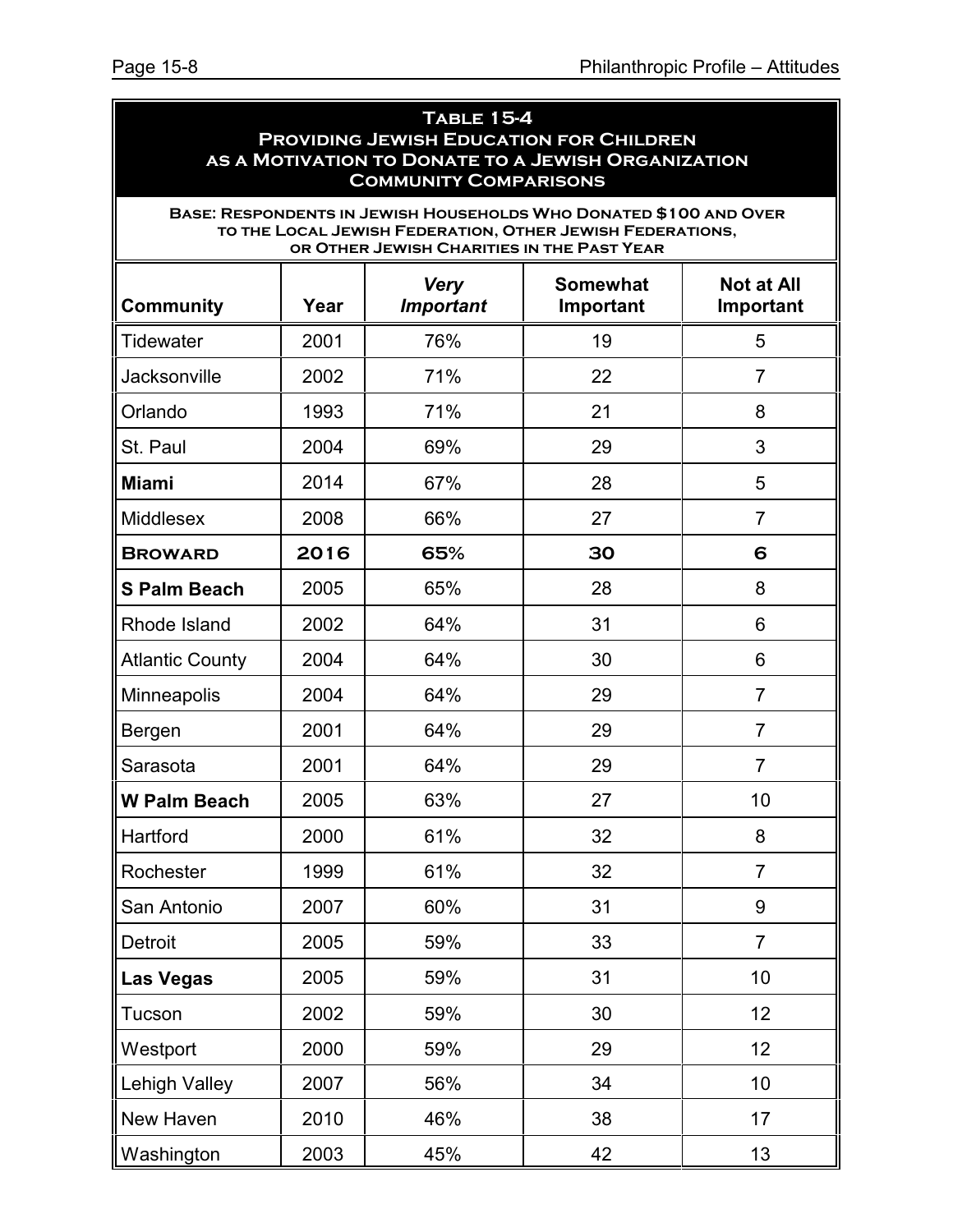### **Supporting the People of Israel**

T able 15-5 shows that 62% of respondents in Jewish households in Broward who<br>I donated \$100 and over to the Jewish Federation of Broward County, other Jewish **able 15-5** shows that 62% of respondents in Jewish households in Broward who Federations, or other Jewish charities in the past year consider supporting the people of Israel to be a very important motivation to donate to a Jewish organization; 35%, a somewhat important motivation; and 4%, a not at all important motivation.

**Community Comparisons. Table 15-6** shows that the 62% who consider supporting the people of Israel to be a very important motivation to donate to a Jewish organization is about average among about 25 comparison Jewish communities and compares to 68% in South Palm Beach, 66% in Miami, 63% in West Palm Beach, and 46% in Las Vegas. Note that the Community Comparisons need to be examined in light of events occurring in Israel at the time of each study.

**Age of Respondent. Table 15-7** shows that the 63% **under age 50** who consider supporting the people of Israel to be a very important motivation to donate to a Jewish organization is about average among about 15 comparison Jewish communities and compares to 64% in both Miami and South Palm Beach, 53% in West Palm Beach, and 31% in Las Vegas.

The 66% **age 50-64** who consider supporting the people of Israel to be a very important motivation to donate to a Jewish organization is the highest among about 20 comparison Jewish communities and compares to 66% in West Palm Beach, 65% in Miami, 64% in South Palm Beach, and 52% in Las Vegas.

The 57% **age 65 and over** who consider supporting the people of Israel to be a very important motivation to donate to a Jewish organization is below average among about 20 comparison Jewish communities and compares to 70% in South Palm Beach, 67% in Miami, 64% in West Palm Beach, and 59% in Las Vegas.

**Comparisons Among Population Subgroups**. **Table 15-5** shows that, overall, 62% of respondents consider supporting the people of Israel to be a very important motivation. The percentage is much higher for respondents in:

 $\bullet$  households who donated under \$100 (77%) and \$500-\$1,000 (72%) to the Jewish Federation in the past year (56%)

The percentage is much lower for respondents in:

• households who donated \$100-\$500 to the Jewish Federation in the past year (50%)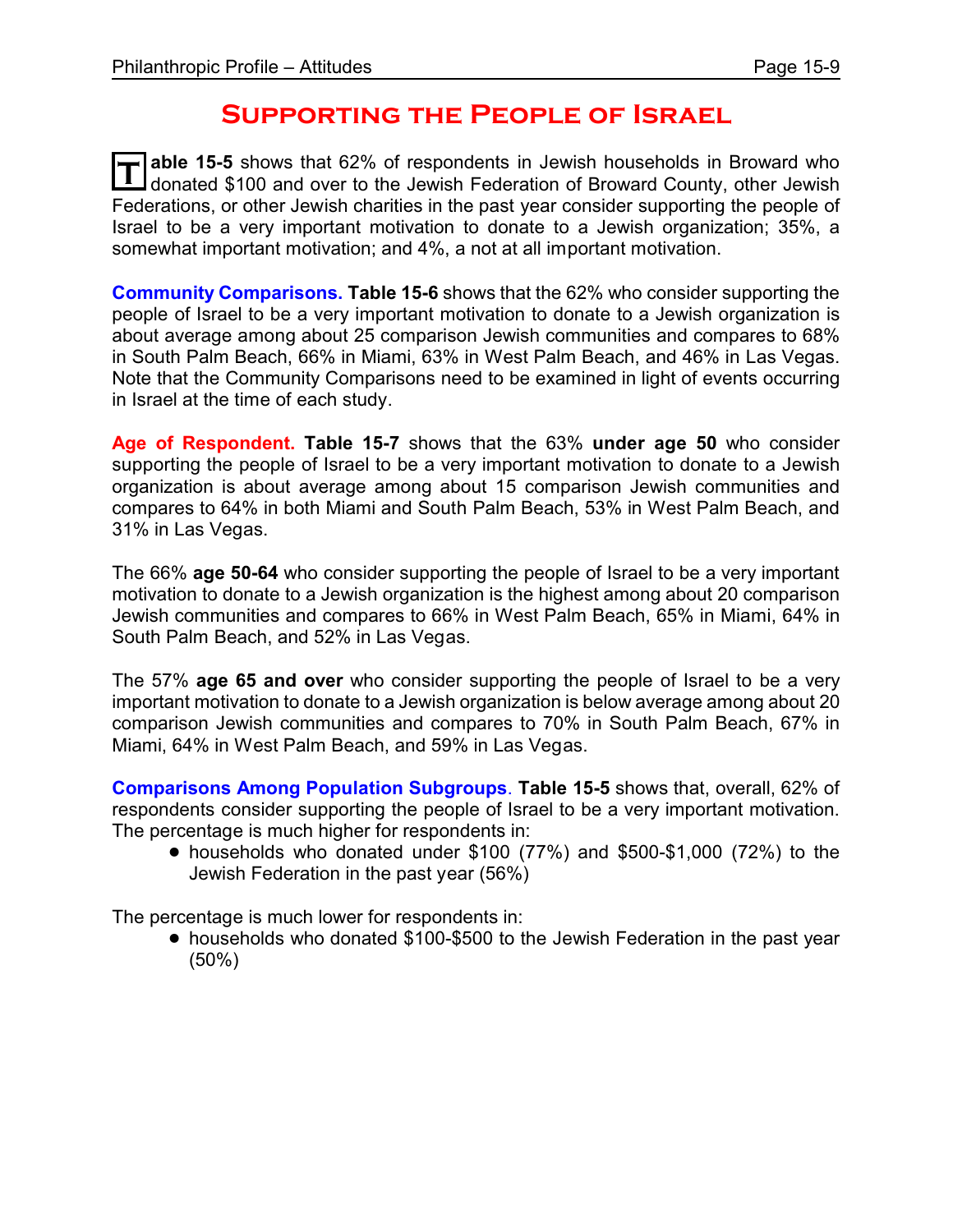### **Table 15-5 Supporting the People of Israel as a Motivation to Donate to a Jewish Organization**

**Base: Respondents in Jewish Households Who Donated \$100 and Over to the Jewish Federation of Broward County, Other Jewish Federations, or Other Jewish Charities in the Past Year**

| <b>Population Subgroup</b>                           | <b>Very</b><br>Important | <b>Somewhat</b><br>Important | <b>Not at All</b><br>Important |
|------------------------------------------------------|--------------------------|------------------------------|--------------------------------|
| All                                                  | 61.7%                    | 34.6                         | 3.7                            |
| Very Familiar with Federation                        | 70.0%                    | 28.3                         | 1.7                            |
|                                                      | <b>AGE OF RESPONDENT</b> |                              |                                |
| Under 35                                             | 58.9%                    | 36.9                         | 4.2                            |
| $35 - 49$                                            | 64.6%                    | 34.2                         | 1.2                            |
| $50 - 64$                                            | 65.6%                    | 31.2                         | 3.2                            |
| $65 - 74$                                            | 54.6%                    | 36.5                         | 8.9                            |
| 75 and over                                          | 58.5%                    | 40.1                         | 1.4                            |
| $\rightarrow$ 65 and over                            | 56.5%                    | 38.3                         | 5.2                            |
|                                                      | <b>SEX OF RESPONDENT</b> |                              |                                |
| Male                                                 | 59.9%                    | 33.9                         | 6.2                            |
| Female                                               | 63.0%                    | 35.0                         | 2.0                            |
|                                                      | <b>HOUSEHOLD INCOME</b>  |                              |                                |
| Under \$50,000                                       | 69.4%                    | 30.2                         | 0.4                            |
| \$50,000 - \$100,000                                 | 62.5%                    | 29.3                         | 8.2                            |
| \$100,000 - \$200,000                                | 54.9%                    | 40.4                         | 4.7                            |
| \$200,000 and over                                   | 59.7%                    | 36.3                         | 4.0                            |
| <b>DONATED TO JEWISH FEDERATION IN THE PAST YEAR</b> |                          |                              |                                |
| Nothing                                              | 60.6%                    | 33.3                         | 6.1                            |
| Under \$100                                          | 77.3%                    | 22.7                         | 0.0                            |
| \$100 - \$500                                        | 50.4%                    | 49.2                         | 0.4                            |
| $$500 - $1,000$                                      | 72.9%                    | 24.4                         | 2.7                            |
| \$1,000 and over                                     | 67.0%                    | 32.4                         | 0.6                            |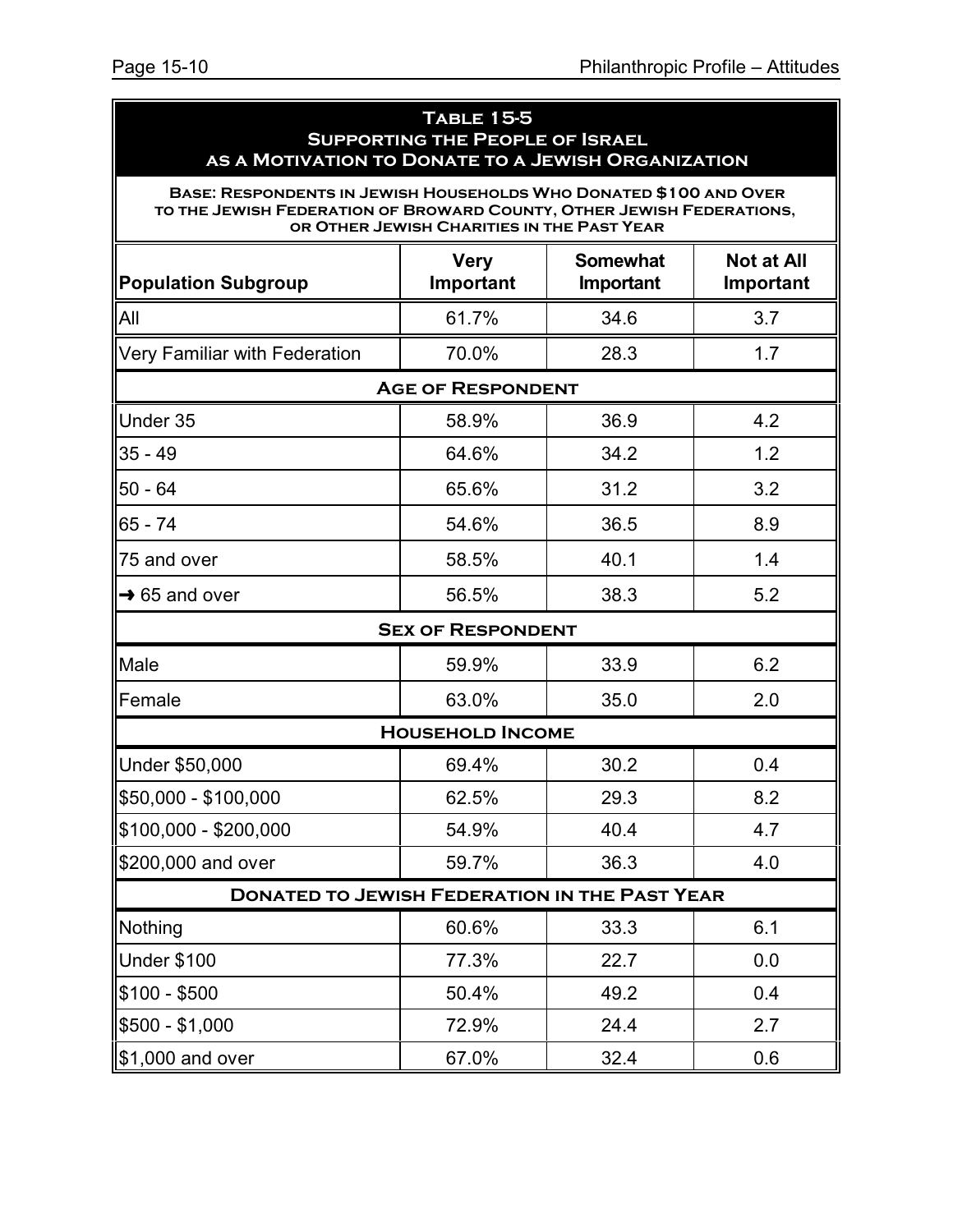ä

| <b>TABLE 15-6</b><br><b>SUPPORTING THE PEOPLE OF ISRAEL</b><br>AS A MOTIVATION TO DONATE TO A JEWISH ORGANIZATION<br><b>COMMUNITY COMPARISONS</b> |                                                                                                           |                                            |                                                                                                                                |                |  |  |  |  |
|---------------------------------------------------------------------------------------------------------------------------------------------------|-----------------------------------------------------------------------------------------------------------|--------------------------------------------|--------------------------------------------------------------------------------------------------------------------------------|----------------|--|--|--|--|
|                                                                                                                                                   |                                                                                                           | OR OTHER JEWISH CHARITIES IN THE PAST YEAR | BASE: RESPONDENTS IN JEWISH HOUSEHOLDS WHO DONATED \$100 AND OVER<br>TO THE LOCAL JEWISH FEDERATION, OTHER JEWISH FEDERATIONS, |                |  |  |  |  |
| <b>Community</b>                                                                                                                                  | <b>Not at All</b><br><b>Somewhat</b><br><b>Very</b><br><b>Important</b><br>Year<br>Important<br>Important |                                            |                                                                                                                                |                |  |  |  |  |
| <b>S Palm Beach</b>                                                                                                                               | 2005                                                                                                      | 68%                                        | 28                                                                                                                             | 4              |  |  |  |  |
| <b>Middlesex</b>                                                                                                                                  | 2008                                                                                                      | 67%                                        | 28                                                                                                                             | 5              |  |  |  |  |
| <b>Atlantic County</b>                                                                                                                            | 2004                                                                                                      | 67%                                        | 28                                                                                                                             | 5              |  |  |  |  |
| <b>Miami</b>                                                                                                                                      | 2014                                                                                                      | 66%                                        | 29                                                                                                                             | 5              |  |  |  |  |
| Detroit                                                                                                                                           | 2005                                                                                                      | 65%                                        | 30                                                                                                                             | 5              |  |  |  |  |
| Bergen                                                                                                                                            | 2001                                                                                                      | 64%                                        | 33                                                                                                                             | 3              |  |  |  |  |
| Jacksonville                                                                                                                                      | 2002                                                                                                      | 64%                                        | 32                                                                                                                             | 5              |  |  |  |  |
| <b>W Palm Beach</b>                                                                                                                               | 2005                                                                                                      | 63%                                        | 31                                                                                                                             | 6              |  |  |  |  |
| <b>BROWARD</b>                                                                                                                                    | 2016                                                                                                      | 62%                                        | 35                                                                                                                             | 4              |  |  |  |  |
| Orlando                                                                                                                                           | 1993                                                                                                      | 61%                                        | 34                                                                                                                             | 5              |  |  |  |  |
| Rhode Island                                                                                                                                      | 2002                                                                                                      | 60%                                        | 34                                                                                                                             | 5              |  |  |  |  |
| Washington                                                                                                                                        | 2003                                                                                                      | 58%                                        | 35                                                                                                                             | $\overline{7}$ |  |  |  |  |
| San Antonio                                                                                                                                       | 2007                                                                                                      | 58%                                        | 32                                                                                                                             | 10             |  |  |  |  |
| Sarasota                                                                                                                                          | 2001                                                                                                      | 56%                                        | 39                                                                                                                             | 5              |  |  |  |  |
| <b>Lehigh Valley</b>                                                                                                                              | 2007                                                                                                      | 55%                                        | 42                                                                                                                             | $\overline{4}$ |  |  |  |  |
| St. Paul                                                                                                                                          | 2004                                                                                                      | 53%                                        | 42                                                                                                                             | 5              |  |  |  |  |
| <b>Minneapolis</b>                                                                                                                                | 2004                                                                                                      | 52%                                        | 43                                                                                                                             | 6              |  |  |  |  |
| Rochester                                                                                                                                         | 1999                                                                                                      | 52%                                        | 40                                                                                                                             | 8              |  |  |  |  |
| Tidewater                                                                                                                                         | 2001                                                                                                      | 49%                                        | 46                                                                                                                             | 5              |  |  |  |  |
| Westport                                                                                                                                          | 2000                                                                                                      | 49%                                        | 36                                                                                                                             | 15             |  |  |  |  |
| <b>Las Vegas</b>                                                                                                                                  | 2005                                                                                                      | 46%                                        | 41                                                                                                                             | 13             |  |  |  |  |
| Hartford                                                                                                                                          | 2000                                                                                                      | 43%                                        | 54                                                                                                                             | 3              |  |  |  |  |
| New Haven                                                                                                                                         | 2010                                                                                                      | 42%                                        | 45                                                                                                                             | 13             |  |  |  |  |
| Tucson                                                                                                                                            | 2002                                                                                                      | 42%                                        | 44                                                                                                                             | 14             |  |  |  |  |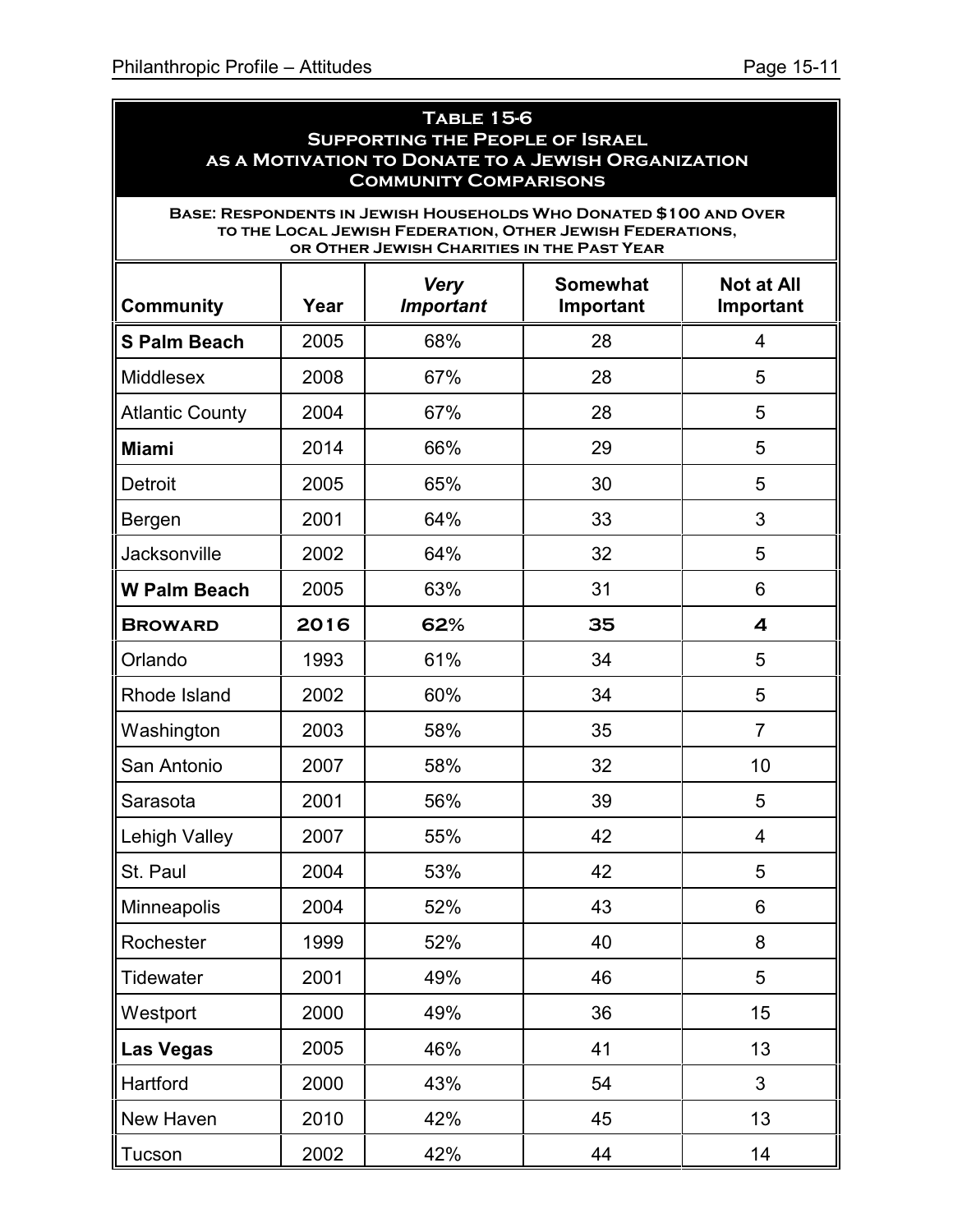| <b>TABLE 15-7</b><br><b>SUPPORTING THE PEOPLE OF ISRAEL AS A MOTIVATION</b><br>TO DONATE TO A JEWISH ORGANIZATION BY AGE<br><b>COMMUNITY COMPARISONS</b>        |      |                |                                      |       |       |       |
|-----------------------------------------------------------------------------------------------------------------------------------------------------------------|------|----------------|--------------------------------------|-------|-------|-------|
| BASE: RESPONDENTS IN JEWISH HOUSEHOLDS WHO DONATED \$100 AND OVER TO THE<br><b>LOCAL JEWISH FEDERATION, OTHER JEWISH FEDERATIONS, OR OTHER JEWISH CHARITIES</b> |      |                | IN THE PAST YEAR<br>% VERY IMPORTANT |       |       |       |
| <b>Community</b>                                                                                                                                                | Year | <b>Overall</b> | Under 35                             | 35-49 | 50-64 | $65+$ |
| <b>S Palm Beach</b>                                                                                                                                             | 2005 | 68%            | 64%                                  |       | 64%   | 70%   |
| Middlesex                                                                                                                                                       | 2008 | 67%            | 73%                                  |       | 57%   | 68%   |
| <b>Atlantic County</b>                                                                                                                                          | 2004 | 67%            | 45%                                  |       | 65%   | 76%   |
| Detroit                                                                                                                                                         | 2005 | 65%            | 60%                                  |       | 64%   | 70%   |
| <b>Miami</b>                                                                                                                                                    | 2014 | 66%            | 64%                                  |       | 65%   | 67%   |
| Jacksonville                                                                                                                                                    | 2002 | 64%            |                                      | 62%   |       | 67%   |
| Bergen                                                                                                                                                          | 2001 | 64%            | 76%                                  | 61%   | 60%   | 67%   |
| <b>W Palm Beach</b>                                                                                                                                             | 2005 | 63%            | 53%                                  |       | 66%   | 64%   |
| <b>BROWARD*</b>                                                                                                                                                 | 2016 | 62%            | 59%                                  | 65%   | 66%   | 57%   |
| Orlando                                                                                                                                                         | 1993 | 61%            | 55%                                  | 45%   | 49%   | 63%   |
| Rhode Island                                                                                                                                                    | 2002 | 60%            |                                      | 56%   |       | 66%   |
| San Antonio                                                                                                                                                     | 2007 | 58%            | 62%                                  |       | 52%   | 63%   |
| Washington                                                                                                                                                      | 2003 | 58%            | 60%                                  |       | 52%   | 66%   |
| Sarasota                                                                                                                                                        | 2001 | 56%            | 71%                                  |       | 54%   | 51%   |
| Lehigh Valley                                                                                                                                                   | 2007 | 55%            | 44%                                  |       | 53%   | 63%   |
| St. Paul                                                                                                                                                        | 2004 | 53%            | 52%                                  |       | 44%   | 60%   |
| <b>Minneapolis</b>                                                                                                                                              | 2004 | 52%            | 54%                                  |       | 42%   | 57%   |
| Rochester                                                                                                                                                       | 1999 | 52%            | <b>NA</b>                            | 45%   | 43%   | 64%   |
| Tidewater                                                                                                                                                       | 2001 | 49%            | 42%                                  |       | 49%   | 66%   |
| Westport                                                                                                                                                        | 2000 | 49%            | <b>NA</b>                            | 44%   | 53%   | 56%   |
| <b>Las Vegas</b>                                                                                                                                                | 2005 | 46%            | 31%                                  |       | 52%   | 59%   |
| Hartford                                                                                                                                                        | 2000 | 43%            | <b>NA</b>                            | 33%   | 34%   | 59%   |
| Tucson                                                                                                                                                          | 2002 | 42%            |                                      | 31%   |       | 60%   |
| New Haven                                                                                                                                                       | 2010 | 42%            | 38%                                  |       | 43%   | 43%   |
| * The combined percentage for under age 50 is 63%                                                                                                               |      |                |                                      |       |       |       |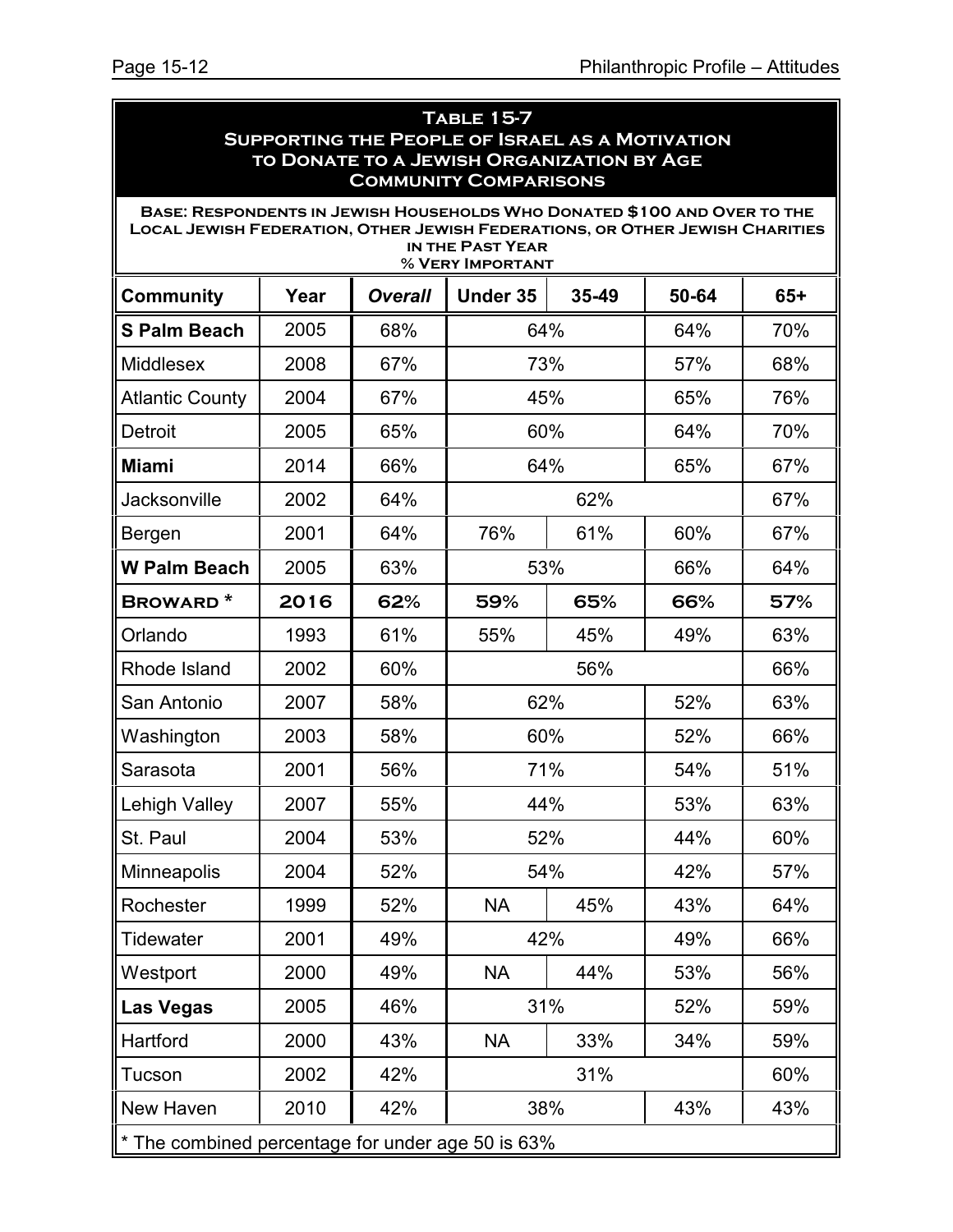### **Providing Services for the Jewish Elderly**

T able 15-8 shows that 57% of respondents in Jewish households in Broward who<br>I donated \$100 and over to the Jewish Federation of Broward County, other Jewish **able 15-8** shows that 57% of respondents in Jewish households in Broward who Federations, or other Jewish charities in the past year consider providing services for the Jewish elderly to be a very important motivation to donate to a Jewish organization; 35%, a somewhat important motivation; and 8%, a not at all important motivation.

**Community Comparisons**. **Table 15-9** shows that the 57% who consider providing services for the Jewish elderly to be a very important motivation to donate to a Jewish organization is the third lowest among about 25 comparison Jewish communities and compares to 72% in Miami, 71% in South Palm Beach, 64% in West Palm Beach, and 57% in Las Vegas.

**Comparisons Among Population Subgroups**. **Table 15-8** shows that, overall, 57% of respondents consider providing services for the Jewish elderly to be a very important motivation. The percentage is much higher for respondents (in):

- who are very familiar with the Jewish Federation (67%)
- age  $65-74$   $(73%)$
- ! households earning an annual income of \$100,000-\$200,000 (68%)
- households who donated \$1,000 and over to the Jewish Federation in the past year (68%)

The percentage is much lower for respondents:

• age 75 and over  $(42\%)$ 

In all communities except Miami and Broward, this question asked about "providing *social* services for the Jewish elderly." This researcher believes that the Community Comparisons are still valid despite this difference in wording.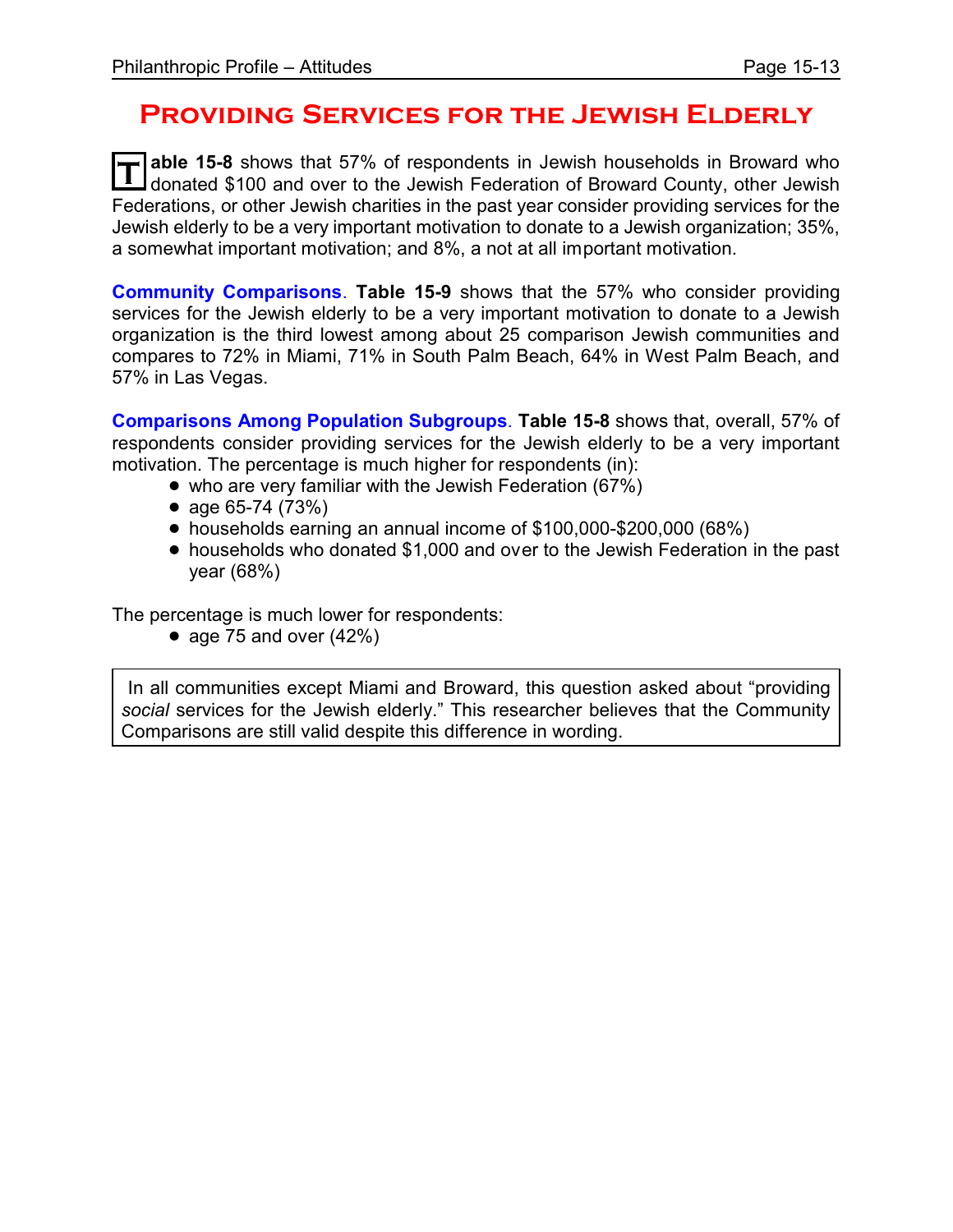### **Table 15-8 Providing Services for the Jewish Elderly as a Motivation to Donate to a Jewish Organization**

**Base: Respondents in Jewish Households Who Donated \$100 and Over to the Jewish Federation of Broward County, Other Jewish Federations, or Other Jewish Charities in the Past Year**

| <b>Population Subgroup</b>                           | <b>Very</b><br>Important | <b>Somewhat</b><br>Important | <b>Not at All</b><br>Important |  |  |  |  |  |  |
|------------------------------------------------------|--------------------------|------------------------------|--------------------------------|--|--|--|--|--|--|
| All                                                  | 57.3%                    | 34.8                         | 7.9                            |  |  |  |  |  |  |
| Very Familiar with Federation                        | 66.8%                    | 29.3                         | 3.9                            |  |  |  |  |  |  |
| <b>AGE OF RESPONDENT</b>                             |                          |                              |                                |  |  |  |  |  |  |
| Under 35                                             | 61.7%                    | 36.3                         | 2.0                            |  |  |  |  |  |  |
| $35 - 49$                                            | 51.0%                    | 46.6                         | 2.4                            |  |  |  |  |  |  |
| $50 - 64$                                            | 58.4%                    | 29.5                         | 12.1                           |  |  |  |  |  |  |
| $65 - 74$                                            | 73.1%                    | 19.6                         | 7.3                            |  |  |  |  |  |  |
| 75 and over                                          | 41.9%                    | 52.2                         | 5.9                            |  |  |  |  |  |  |
| $\rightarrow$ 65 and over                            | 58.0%                    | 35.4                         | 6.6                            |  |  |  |  |  |  |
|                                                      | <b>SEX OF RESPONDENT</b> |                              |                                |  |  |  |  |  |  |
| Male                                                 | 55.7%                    | 33.2                         | 11.1                           |  |  |  |  |  |  |
| Female                                               | 58.3%                    | 35.9                         | 5.8                            |  |  |  |  |  |  |
|                                                      | <b>HOUSEHOLD INCOME</b>  |                              |                                |  |  |  |  |  |  |
| Under \$50,000                                       | 54.2%                    | 40.3                         | 5.5                            |  |  |  |  |  |  |
| \$50,000 - \$100,000                                 | 56.9%                    | 34.5                         | 8.6                            |  |  |  |  |  |  |
| \$100,000 - \$200,000                                | 67.6%                    | 27.4                         | 5.0                            |  |  |  |  |  |  |
| \$200,000 and over                                   | 55.4%                    | 33.3                         | 11.3                           |  |  |  |  |  |  |
| <b>DONATED TO JEWISH FEDERATION IN THE PAST YEAR</b> |                          |                              |                                |  |  |  |  |  |  |
| Nothing                                              | 53.8%                    | 37.3                         | 8.9                            |  |  |  |  |  |  |
| Under \$100                                          | 56.7%                    | 42.1                         | 1.2                            |  |  |  |  |  |  |
| $$100 - $500$                                        | 64.0%                    | 23.3                         | 12.7                           |  |  |  |  |  |  |
| $$500 - $1,000$                                      | 64.9%                    | 27.7                         | 7.4                            |  |  |  |  |  |  |
| \$1,000 and over                                     | 67.8%                    | 31.1                         | 1.1                            |  |  |  |  |  |  |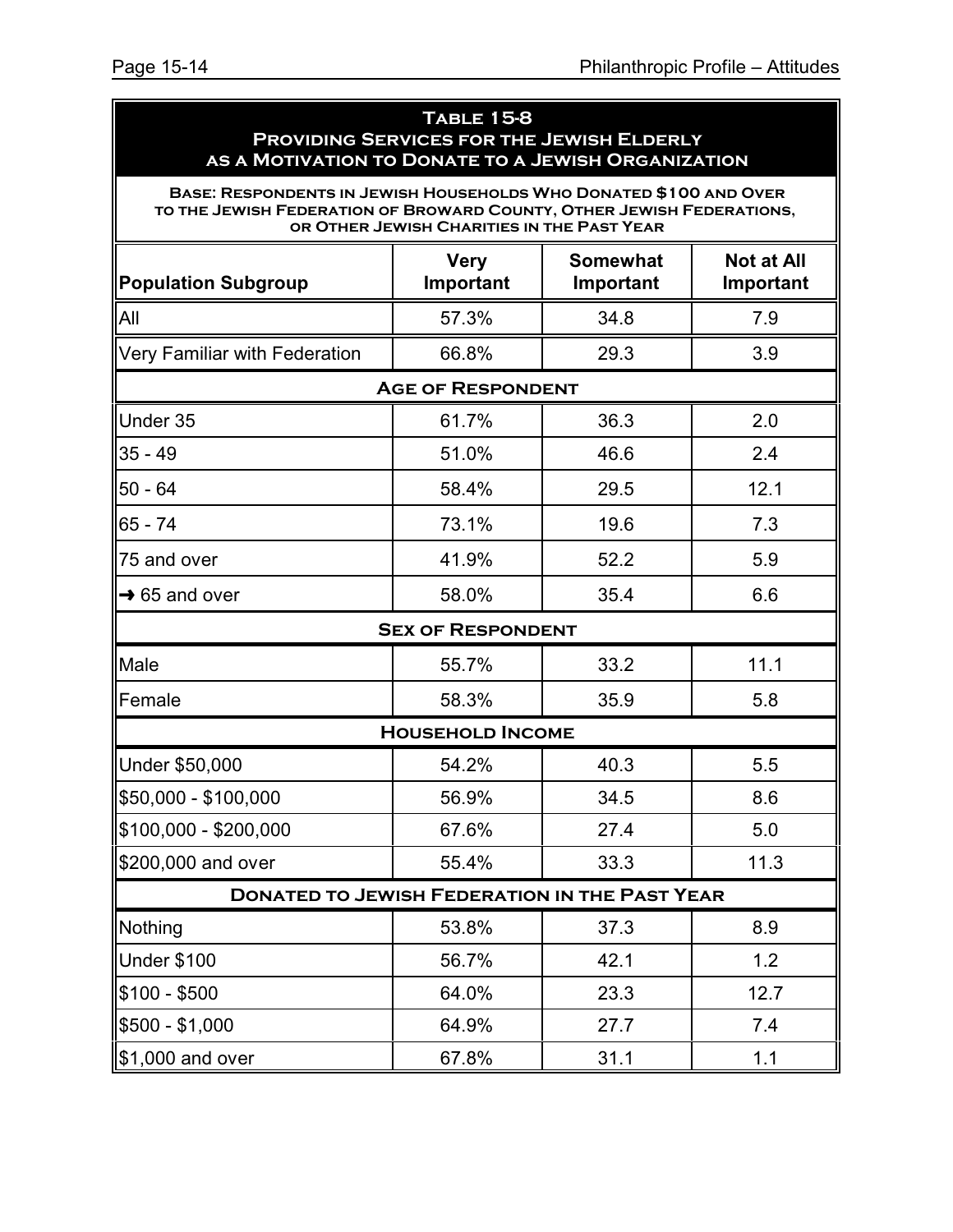| <b>TABLE 15-9</b><br><b>PROVIDING SOCIAL SERVICES FOR THE JEWISH ELDERLY</b><br>AS A MOTIVATION TO DONATE TO A JEWISH ORGANIZATION                                                                           |      |                                 |                              |                                |  |  |  |
|--------------------------------------------------------------------------------------------------------------------------------------------------------------------------------------------------------------|------|---------------------------------|------------------------------|--------------------------------|--|--|--|
| <b>COMMUNITY COMPARISONS</b><br>BASE: RESPONDENTS IN JEWISH HOUSEHOLDS WHO DONATED \$100 AND OVER<br>TO THE LOCAL JEWISH FEDERATION, OTHER JEWISH FEDERATIONS,<br>OR OTHER JEWISH CHARITIES IN THE PAST YEAR |      |                                 |                              |                                |  |  |  |
| <b>Community</b>                                                                                                                                                                                             | Year | <b>Very</b><br><b>Important</b> | <b>Somewhat</b><br>Important | <b>Not at All</b><br>Important |  |  |  |
| Jacksonville                                                                                                                                                                                                 | 2002 | 76%                             | 18                           | 6                              |  |  |  |
| St. Paul                                                                                                                                                                                                     | 2004 | 75%                             | 24                           | 1                              |  |  |  |
| <b>Tidewater</b>                                                                                                                                                                                             | 2001 | 74%                             | 22                           | 5                              |  |  |  |
| <b>Atlantic County</b>                                                                                                                                                                                       | 2004 | 74%                             | 21                           | 5                              |  |  |  |
| <b>Miami</b>                                                                                                                                                                                                 | 2014 | 72%                             | 24                           | 4                              |  |  |  |
| Sarasota                                                                                                                                                                                                     | 2001 | 72%                             | 24                           | 4                              |  |  |  |
| <b>S Palm Beach</b>                                                                                                                                                                                          | 2005 | 71%                             | 24                           | 5                              |  |  |  |
| Rochester                                                                                                                                                                                                    | 1999 | 69%                             | 27                           | 3                              |  |  |  |
| Rhode Island                                                                                                                                                                                                 | 2002 | 67%                             | 31                           | 3                              |  |  |  |
| Minneapolis                                                                                                                                                                                                  | 2004 | 67%                             | 30                           | 3                              |  |  |  |
| <b>Middlesex</b>                                                                                                                                                                                             | 2008 | 67%                             | 29                           | 4                              |  |  |  |
| San Antonio                                                                                                                                                                                                  | 2007 | 65%                             | 30                           | 5                              |  |  |  |
| <b>W Palm Beach</b>                                                                                                                                                                                          | 2005 | 64%                             | 30                           | $\overline{7}$                 |  |  |  |
| Hartford                                                                                                                                                                                                     | 2000 | 63%                             | 35                           | $\overline{2}$                 |  |  |  |
| Bergen                                                                                                                                                                                                       | 2001 | 63%                             | 32                           | 5                              |  |  |  |
| Orlando                                                                                                                                                                                                      | 1993 | 63%                             | 30                           | $\overline{7}$                 |  |  |  |
| Detroit                                                                                                                                                                                                      | 2005 | 62%                             | 34                           | 4                              |  |  |  |
| Lehigh Valley                                                                                                                                                                                                | 2007 | 62%                             | 32                           | 6                              |  |  |  |
| Tucson                                                                                                                                                                                                       | 2002 | 59%                             | 36                           | 5                              |  |  |  |
| Westport                                                                                                                                                                                                     | 2000 | 59%                             | 34                           | 7                              |  |  |  |
| <b>BROWARD</b>                                                                                                                                                                                               | 2016 | 57%                             | 35                           | 8                              |  |  |  |
| <b>Las Vegas</b>                                                                                                                                                                                             | 2005 | 57%                             | 37                           | 6                              |  |  |  |
| Washington                                                                                                                                                                                                   | 2003 | 53%                             | 41                           | 7                              |  |  |  |
| New Haven                                                                                                                                                                                                    | 2010 | 49%                             | 42                           | 9                              |  |  |  |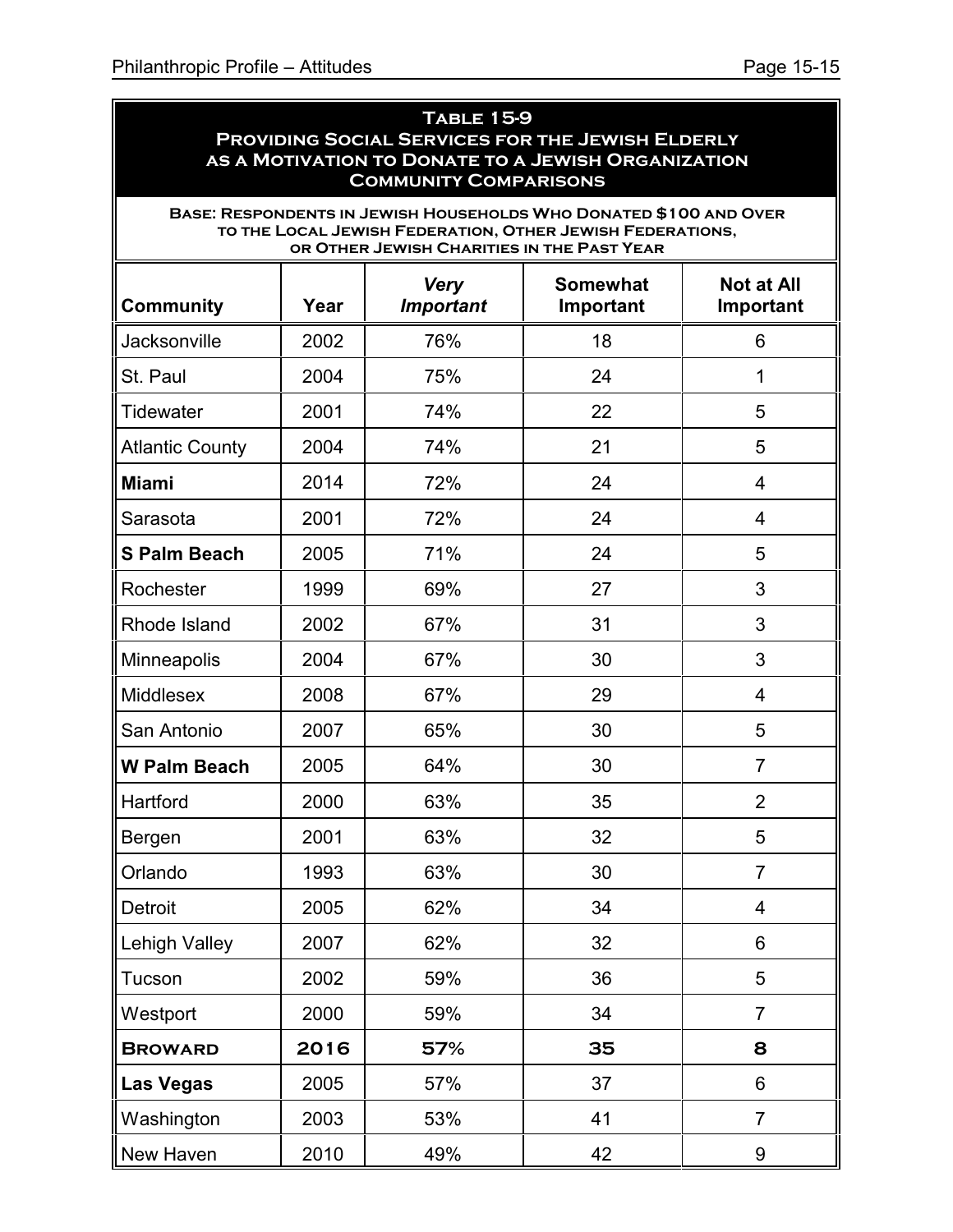### **Donating to a Jewish Organization that Engages in Political Advocacy for Israel**

**T able 15-10** shows that 41% of respondents in Jewish households in Broward who donated \$100 and over to the Jewish Federation of Broward County, other Jewish Federations, or other Jewish charities in the past year consider donating to a Jewish organization that engages in political advocacy for Israel to be a very important motivation to donate to a Jewish organization; 43%, a somewhat important motivation; and 16%, a not at all important motivation.

The 41% compares to XXX in Houston, the only other Jewish community to ask this question.

**Comparisons Among Population Subgroups**. **Table 15-10** shows that, overall, 41% of respondents consider donating to a Jewish organization that engages in political advocacy for Israel to be a very important motivation. The percentage is much lower for respondents:

• age  $65-74$  (31%)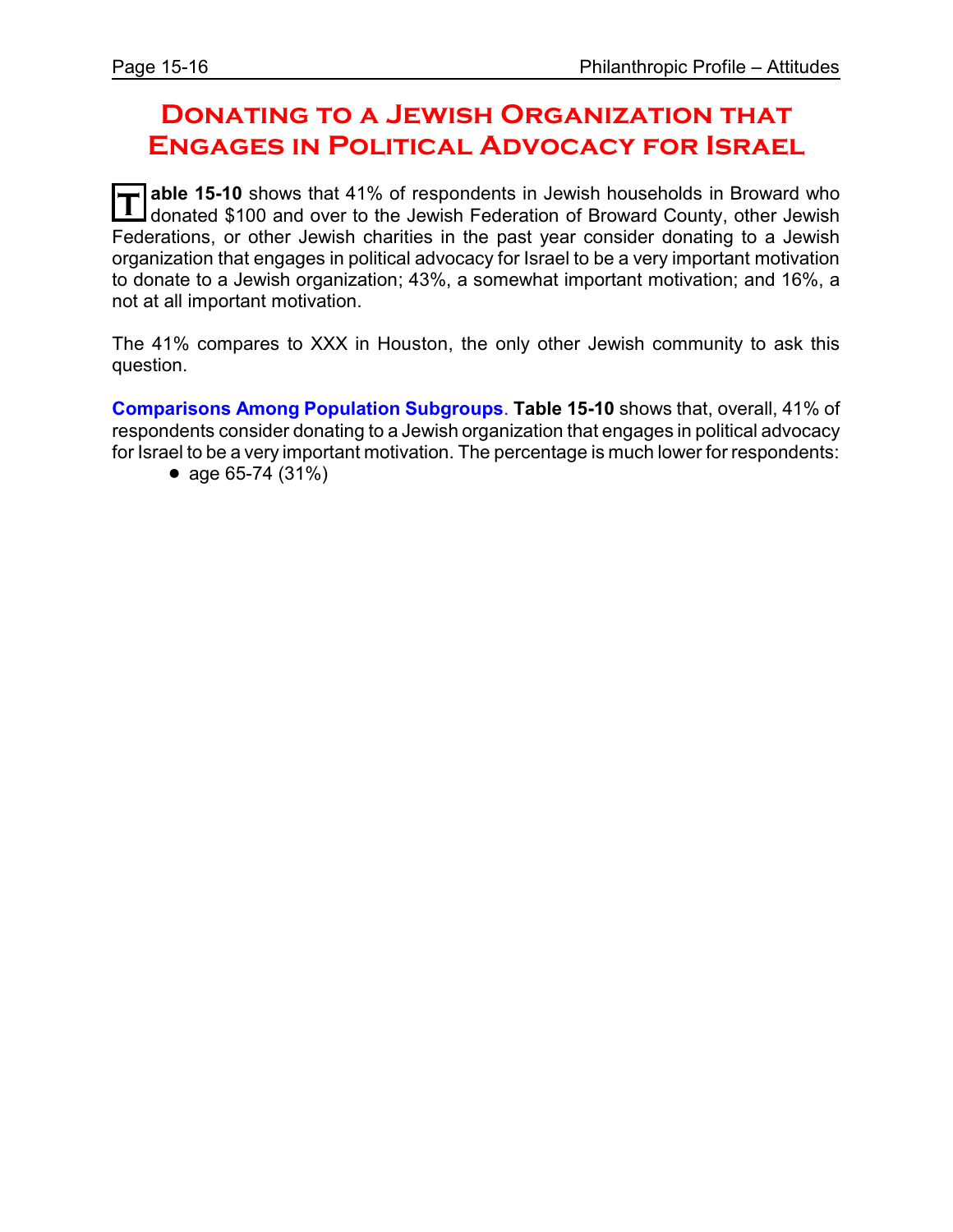#### **Table 15-10 Donating to a Jewish Organization that Engages in Political Advocacy for Israel as a Motivation to Donate to a Jewish Organization**

**Base: Respondents in Jewish Households Who Donated \$100 and Over to the Jewish Federation of Broward County, Other Jewish Federations, or Other Jewish Charities in the Past Year**

| <b>Population Subgroup</b>                           | <b>Very</b><br>Important | <b>Somewhat</b><br>Important | <b>Not at All</b><br>Important |
|------------------------------------------------------|--------------------------|------------------------------|--------------------------------|
| All                                                  | 41.4%                    | 42.6                         | 16.0                           |
| Very Familiar with Federation                        | 45.1%                    | 46.0                         | 8.9                            |
|                                                      | <b>AGE OF RESPONDENT</b> |                              |                                |
| Under 35                                             | 42.0%                    | 47.0                         | 11.0                           |
| $35 - 49$                                            | 39.0%                    | 42.6                         | 18.4                           |
| $50 - 64$                                            | 43.9%                    | 40.7                         | 15.4                           |
| $65 - 74$                                            | 30.6%                    | 45.0                         | 24.4                           |
| 75 and over                                          | 49.2%                    | 43.2                         | 7.6                            |
| $\rightarrow$ 65 and over                            | 39.4%                    | 44.2                         | 16.4                           |
|                                                      | <b>SEX OF RESPONDENT</b> |                              |                                |
| Male                                                 | 41.8%                    | 39.1                         | 19.1                           |
| Female                                               | 41.0%                    | 45.0                         | 14.0                           |
|                                                      | <b>HOUSEHOLD INCOME</b>  |                              |                                |
| Under \$50,000                                       | 33.5%                    | 58.5                         | 8.0                            |
| \$500 - \$100,000                                    | 37.4%                    | 47.0                         | 15.6                           |
| $$100 - $200,000$                                    | 40.5%                    | 42.6                         | 16.9                           |
| \$200,000 and over                                   | 42.6%                    | 41.4                         | 16.0                           |
| <b>DONATED TO JEWISH FEDERATION IN THE PAST YEAR</b> |                          |                              |                                |
| Nothing                                              | 36.8%                    | 45.0                         | 18.2                           |
| Under \$100                                          | 45.6%                    | 27.7                         | 26.7                           |
| $$100 - $500$                                        | 49.6%                    | 42.0                         | 8.4                            |
| $$500 - $1,000$                                      | 41.0%                    | 50.3                         | 8.7                            |
| \$1,000 and over                                     | 50.2%                    | 41.0                         | 8.8                            |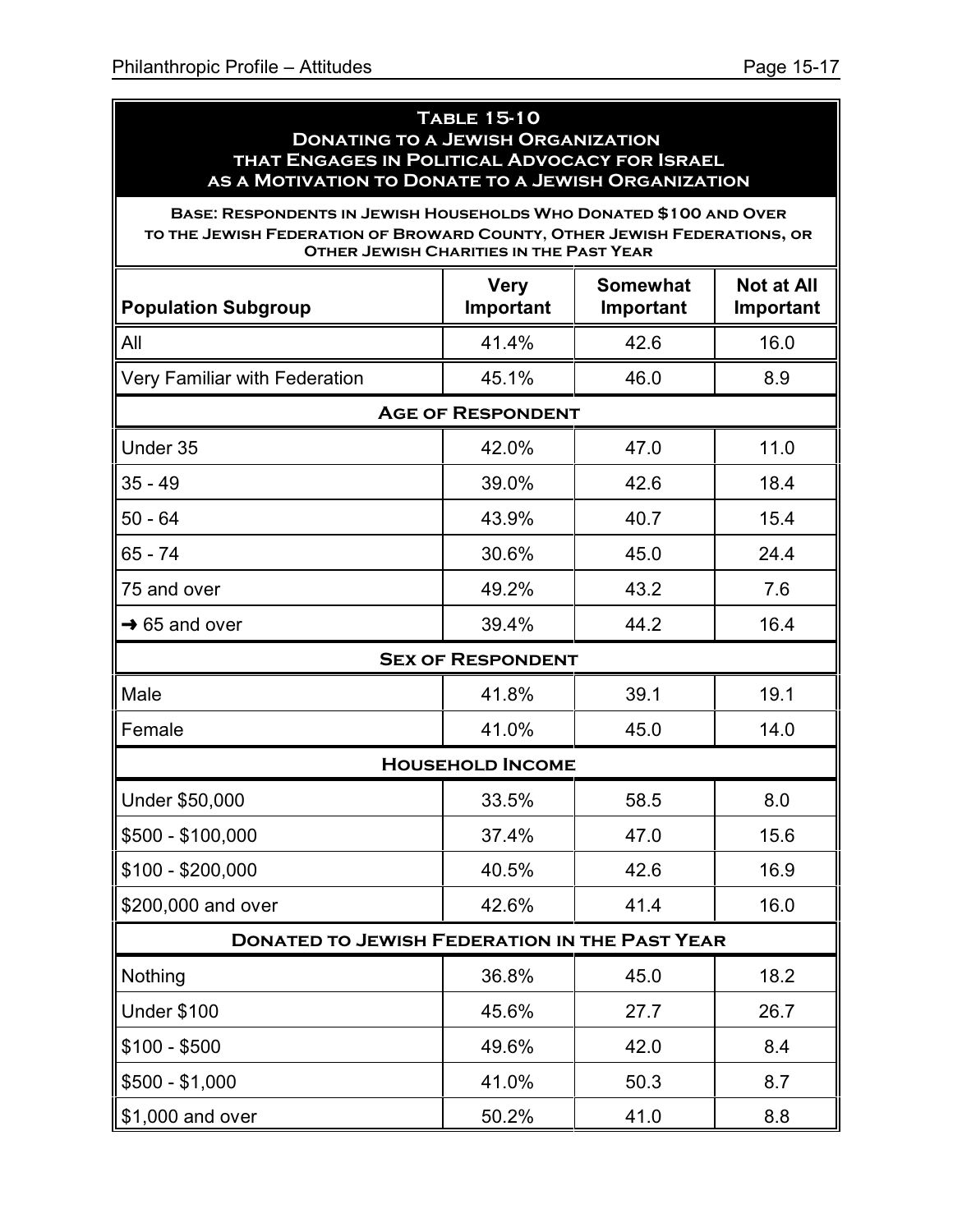### **Helping Jewish Communities Elsewhere in the World**

T able 15-11 shows that 39% of respondents in Jewish households in Broward who<br>I donated \$100 and over to the Jewish Federation of Broward County, other Jewish donated \$100 and over to the Jewish Federation of Broward County, other Jewish Federations, or other Jewish charities in the past year consider helping Jewish communities elsewhere in the world to be a very important motivation to donate to a Jewish organization; 54%, a somewhat important motivation; and 7%, a not at all important motivation.

**CommunityComparisons**. **Table 15-12** shows that the 39% who consider helping Jewish communities elsewhere in the world to be a very important motivation to donate to a Jewish organization is the lowest among about 20 comparison Jewish communities and compares to 59% in South Palm Beach, 55% in West Palm Beach, 51% in Miami, and 48% in Las Vegas.

**Comparisons Among Population Subgroups**. **Table 15-11** shows that, overall, 39% of respondents consider helping Jewish communities elsewhere in the world to be a very important motivation. The percentage is much higher for respondents in:

- ! households earning an annual income of \$100,000-\$200,000 (54%)
- ! households who donated under \$100 (59%) and \$1,000 and over (51%) to the Jewish Federation in the past year

The percentage is much lower for respondents in:

- ! households earning an annual income of \$500,000-\$100,000 (26%)
- households who donated \$100- \$500 to the Jewish Federation in the past year (26%)

In all other communities except Miami, this question asked about"helping Jews overseas who are in distress" This researcher believes that the Community Comparisons are still valid despite this difference in wording.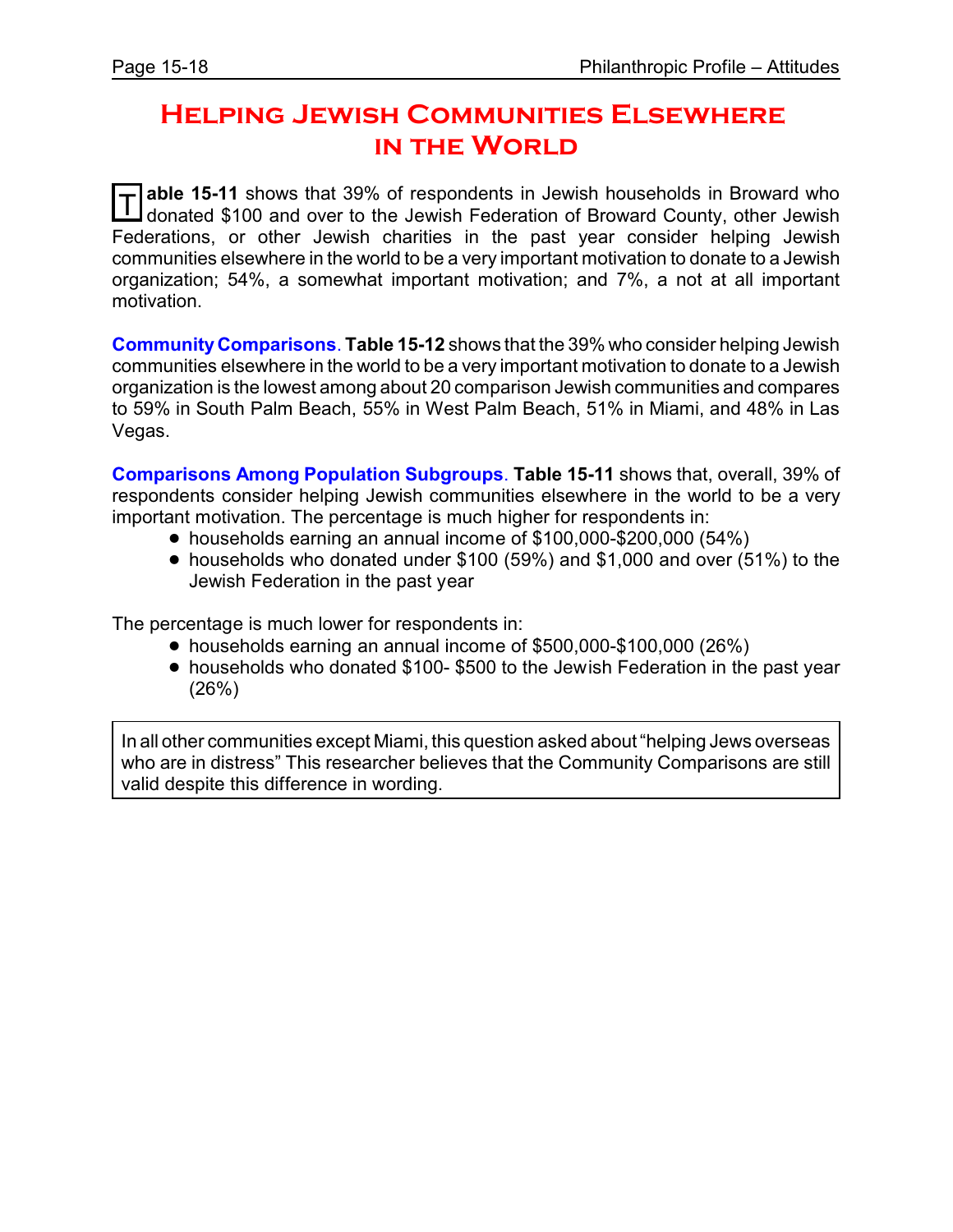#### **Table 15-11 Helping Jewish Communities Elsewhere in the World as a Motivation to Donate to a Jewish Organization**

**Base: Respondents in Jewish Households Who Donated \$100 and Over to the Jewish Federation of Broward County, Other Jewish Federations, or Other Jewish Charities in the Past Year**

| <b>Population Subgroup</b>                           | <b>Very</b><br>Important | <b>Somewhat</b><br>Important | <b>Not at All</b><br>Important |  |  |
|------------------------------------------------------|--------------------------|------------------------------|--------------------------------|--|--|
| All                                                  | 39.0%                    | 54.0                         | 7.0                            |  |  |
| Very Familiar with Federation                        | 46.0%                    | 50.3                         | 3.7                            |  |  |
|                                                      | <b>AGE OF RESPONDENT</b> |                              |                                |  |  |
| Under 35                                             | 43.1%                    | 50.7                         | 6.2                            |  |  |
| $35 - 49$                                            | 45.8%                    | 49.9                         | 4.3                            |  |  |
| $50 - 64$                                            | 37.8%                    | 53.3                         | 8.9                            |  |  |
| $65 - 74$                                            | 39.3%                    | 50.4                         | 10.3                           |  |  |
| 75 and over                                          | 33.6%                    | 64.4                         | 2.0                            |  |  |
| $\rightarrow$ 65 and over                            | 36.6%                    | 57.1                         | 6.3                            |  |  |
| <b>SEX OF RESPONDENT</b>                             |                          |                              |                                |  |  |
| Male                                                 | 35.2%                    | 56.3                         | 8.5                            |  |  |
| Female                                               | 41.5%                    | 52.5                         | 6.0                            |  |  |
|                                                      | <b>HOUSEHOLD INCOME</b>  |                              |                                |  |  |
| Under \$50,000                                       | 41.9%                    | 52.0                         | 6.1                            |  |  |
| \$50,000 - \$100,000                                 | 26.1%                    | 71.7                         | 2.2                            |  |  |
| \$100,000 - \$200,000                                | 54.3%                    | 38.9                         | 6.8                            |  |  |
| \$200,000 and over                                   | 46.3%                    | 43.6                         | 10.1                           |  |  |
| <b>DONATED TO JEWISH FEDERATION IN THE PAST YEAR</b> |                          |                              |                                |  |  |
| Nothing                                              | 38.7%                    | 51.3                         | 10.0                           |  |  |
| Under \$100                                          | 59.3%                    | 39.1                         | 1.6                            |  |  |
| $$100 - $500$                                        | 25.9%                    | 68.5                         | 5.6                            |  |  |
| \$500 - \$1,000                                      | 36.7%                    | 61.6                         | 1.7                            |  |  |
| \$1,000 and over                                     | 51.3%                    | 47.3                         | 1.4                            |  |  |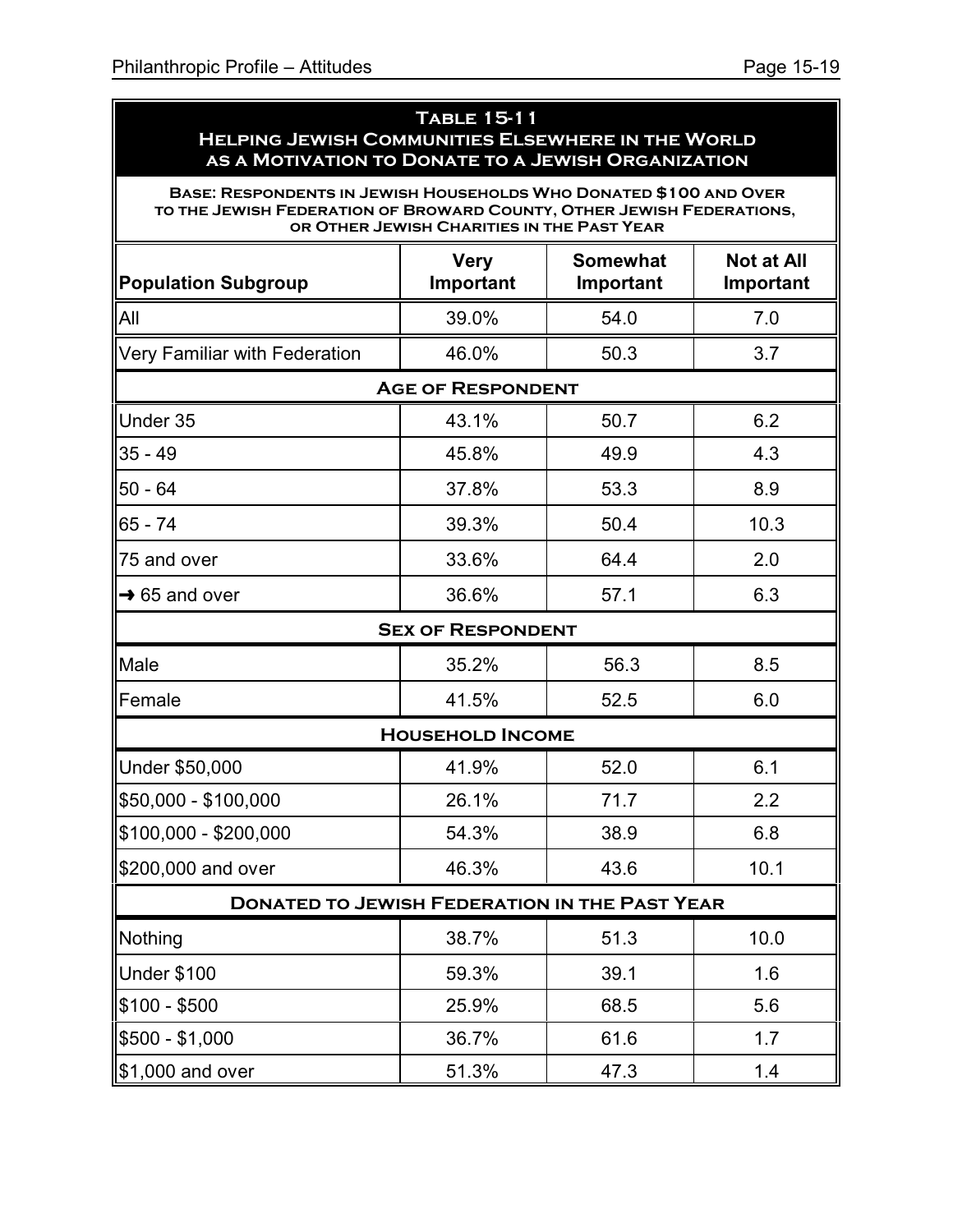| <b>TABLE 15-12</b><br><b>HELPING JEWS OVERSEAS WHO ARE IN DISTRESS</b><br>AS A MOTIVATION TO DONATE TO A JEWISH ORGANIZATION<br><b>COMMUNITY COMPARISONS</b> |      |                                            |                                                                                                                                |                                |
|--------------------------------------------------------------------------------------------------------------------------------------------------------------|------|--------------------------------------------|--------------------------------------------------------------------------------------------------------------------------------|--------------------------------|
|                                                                                                                                                              |      | OR OTHER JEWISH CHARITIES IN THE PAST YEAR | BASE: RESPONDENTS IN JEWISH HOUSEHOLDS WHO DONATED \$100 AND OVER<br>TO THE LOCAL JEWISH FEDERATION, OTHER JEWISH FEDERATIONS, |                                |
| <b>Community</b>                                                                                                                                             | Year | <b>Very</b><br><b>Important</b>            | <b>Somewhat</b><br>Important                                                                                                   | <b>Not at All</b><br>Important |
| Bergen                                                                                                                                                       | 2001 | 60%                                        | 35                                                                                                                             | 5                              |
| <b>S Palm Beach</b>                                                                                                                                          | 2005 | 59%                                        | 36                                                                                                                             | 6                              |
| <b>Atlantic County</b>                                                                                                                                       | 2004 | 58%                                        | 38                                                                                                                             | 4                              |
| Rochester                                                                                                                                                    | 1999 | 58%                                        | 36                                                                                                                             | $\overline{7}$                 |
| Sarasota                                                                                                                                                     | 2001 | 55%                                        | 39                                                                                                                             | 6                              |
| <b>W Palm Beach</b>                                                                                                                                          | 2005 | 55%                                        | 36                                                                                                                             | 9                              |
| Westport                                                                                                                                                     | 2000 | 54%                                        | 39                                                                                                                             | $\overline{7}$                 |
| <b>Middlesex</b>                                                                                                                                             | 2008 | 54%                                        | 38                                                                                                                             | 8                              |
| Rhode Island                                                                                                                                                 | 2002 | 52%                                        | 42                                                                                                                             | 6                              |
| San Antonio                                                                                                                                                  | 2007 | 51%                                        | 43                                                                                                                             | 6                              |
| <b>Miami</b>                                                                                                                                                 | 2014 | 51%                                        | 39                                                                                                                             | 10                             |
| <b>Tidewater</b>                                                                                                                                             | 2001 | 50%                                        | 45                                                                                                                             | 6                              |
| Washington                                                                                                                                                   | 2003 | 50%                                        | 42                                                                                                                             | 9                              |
| St. Paul                                                                                                                                                     | 2004 | 48%                                        | 47                                                                                                                             | 6                              |
| <b>Lehigh Valley</b>                                                                                                                                         | 2007 | 48%                                        | 46                                                                                                                             | $\overline{7}$                 |
| Jacksonville                                                                                                                                                 | 2002 | 48%                                        | 43                                                                                                                             | 9                              |
| <b>Las Vegas</b>                                                                                                                                             | 2005 | 48%                                        | 40                                                                                                                             | 12                             |
| New Haven                                                                                                                                                    | 2010 | 43%                                        | 49                                                                                                                             | 8                              |
| Hartford                                                                                                                                                     | 2000 | 42%                                        | 53                                                                                                                             | 5                              |
| <b>Minneapolis</b>                                                                                                                                           | 2004 | 42%                                        | 52                                                                                                                             | $\overline{7}$                 |
| Detroit                                                                                                                                                      | 2005 | 39%                                        | 48                                                                                                                             | 13                             |
| <b>BROWARD</b>                                                                                                                                               | 2016 | 39%                                        | 54                                                                                                                             | $\overline{z}$                 |
| Tucson                                                                                                                                                       | 2002 | 39%                                        | 46                                                                                                                             | 15                             |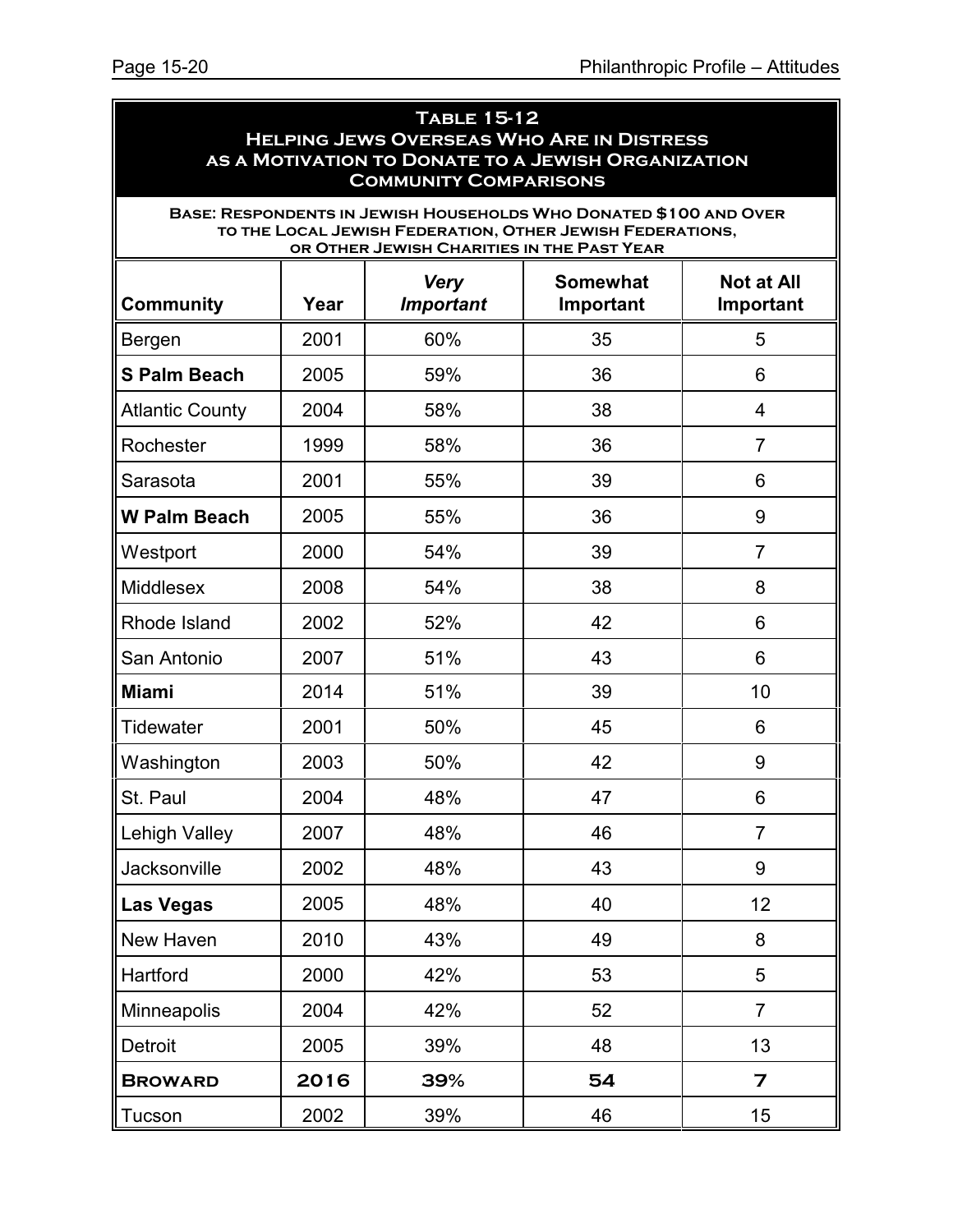### **PROVIDING SOCIAL, RECREATIONAL, AND Cultural Activities for Jews**

**T** able 15-13 shows that 38% of respondents in Jewish households in Broward who donated \$100 and over to the Jewish Federation of Broward County, other Jewish Federations, or other Jewish charities in the past year consider providing social, recreational, and cultural activities for Jews to be a very important motivation to donate to a Jewish organization; 53%, a somewhat important motivation; and 10%, a not at all important motivation.

**Community Comparisons**. **Table 15-14** shows that the 38% who consider providing social, recreational, and cultural activities for Jews to be a very important motivation to donate to a Jewish organization is about average among about 20 comparison Jewish communities and compares to 40% in South Palm Beach, and 33% in both Las Vegas and West Palm Beach.

**Comparisons Among Population Subgroups**. **Table 15-13** shows that, overall, 38% of respondents consider providing social, recreational, and cultural activities for Jews to be a very important motivation. The percentage is much higher for respondents (in):

- who are very familiar with the Jewish Federation (52%)
- under age 35 (53%) and age 35-49 (52%)
- ! households earning an annual income of \$100,000-\$200,000 (65%)
- ! households who donated under \$100 to the Jewish Federation in the past year (57%)

The percentage is much lower for respondents in:

- households earning an annual income of \$200,000 and over (49%)
- ! households who donated \$500-\$1,000 to the Jewish Federation in the past year (18%)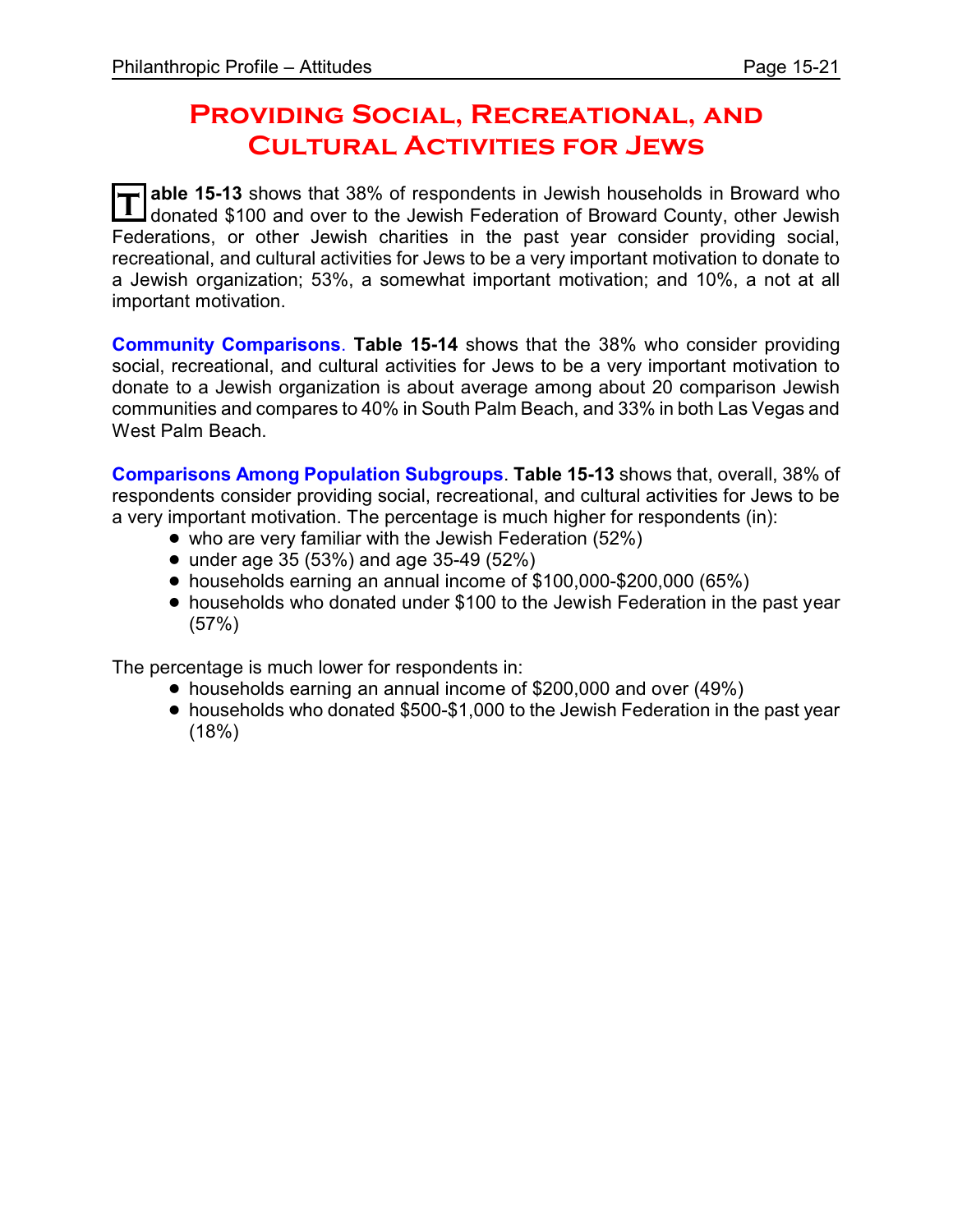#### **Table 15-13 Providing Social, Recreational, and Cultural Activities for Jews as a Motivation to Donate to a Jewish Organization**

**Base: Respondents in Jewish Households Who Donated \$100 and Over to the Jewish Federation of Broward County, Other Jewish Federations, or Other Jewish Charities in the Past Year**

| <b>Population Subgroup</b>                           | <b>Very</b><br>Important | <b>Somewhat</b><br>Important | <b>Not at All</b><br>Important |  |  |  |
|------------------------------------------------------|--------------------------|------------------------------|--------------------------------|--|--|--|
| All                                                  | 37.5%                    | 52.7                         | 9.8                            |  |  |  |
| Very Familiar with Federation                        | 52.3%                    | 42.7                         | 5.0                            |  |  |  |
|                                                      | <b>AGE OF RESPONDENT</b> |                              |                                |  |  |  |
| Under 35                                             | 53.1%                    | 44.9                         | 2.0                            |  |  |  |
| $35 - 49$                                            | 51.8%                    | 44.6                         | 3.6                            |  |  |  |
| $50 - 64$                                            | 34.3%                    | 56.0                         | 9.7                            |  |  |  |
| 65 - 74                                              | 31.7%                    | 47.6                         | 20.7                           |  |  |  |
| 75 and over                                          | 33.8%                    | 60.3                         | 5.9                            |  |  |  |
| $\rightarrow$ 65 and over                            | 32.7%                    | 53.7                         | 13.6                           |  |  |  |
| <b>SEX OF RESPONDENT</b>                             |                          |                              |                                |  |  |  |
| Male                                                 | 36.4%                    | 51.7                         | 11.9                           |  |  |  |
| Female                                               | 38.2%                    | 53.4                         | 8.4                            |  |  |  |
|                                                      | <b>HOUSEHOLD INCOME</b>  |                              |                                |  |  |  |
| Under \$50,000                                       | 40.2%                    | 54.9                         | 4.9                            |  |  |  |
| \$50,000 - \$100,000                                 | 29.3%                    | 53.0                         | 17.7                           |  |  |  |
| \$100,000 - \$200,000                                | 64.7%                    | 33.4                         | 1.9                            |  |  |  |
| \$200,000 and over                                   | 37.6%                    | 52.0                         | 10.4                           |  |  |  |
| <b>DONATED TO JEWISH FEDERATION IN THE PAST YEAR</b> |                          |                              |                                |  |  |  |
| Nothing                                              | 32.3%                    | 57.4                         | 10.3                           |  |  |  |
| Under \$100                                          | 56.5%                    | 40.5                         | 3.0                            |  |  |  |
| $$100 - $500$                                        | 44.6%                    | 41.4                         | 14.0                           |  |  |  |
| \$500 - \$1,000                                      | 17.7%                    | 67.1                         | 15.2                           |  |  |  |
| \$1,000 and over                                     | 46.0%                    | 52.1                         | 1.9                            |  |  |  |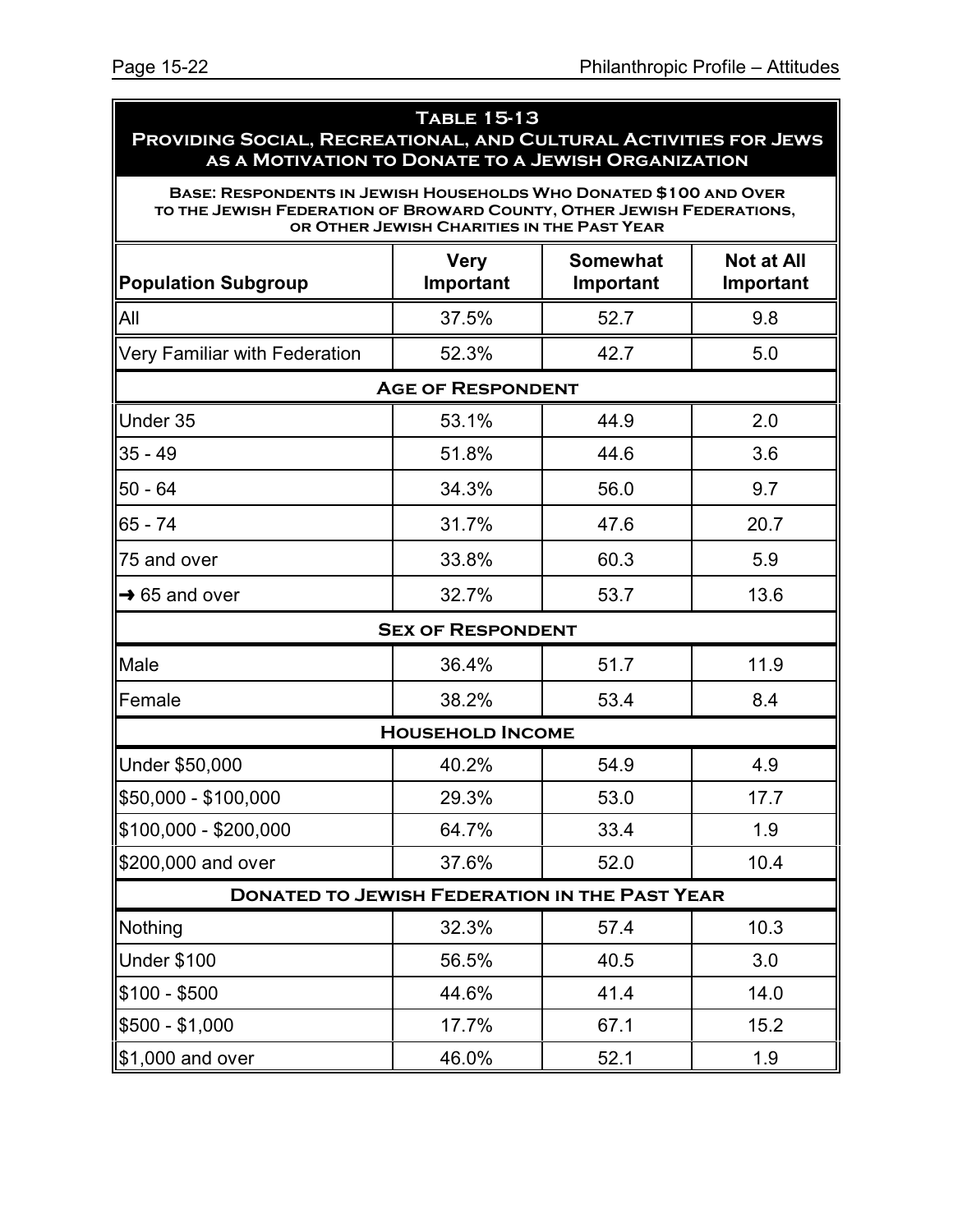ä

| <b>TABLE 15-14</b><br>PROVIDING SOCIAL, RECREATIONAL, AND CULTURAL ACTIVITIES FOR JEWS<br>AS A MOTIVATION TO DONATE TO A JEWISH ORGANIZATION<br><b>COMPARISON WITH OTHER COMMUNITIES</b> |      |                                            |                                                                                                                                |                                |
|------------------------------------------------------------------------------------------------------------------------------------------------------------------------------------------|------|--------------------------------------------|--------------------------------------------------------------------------------------------------------------------------------|--------------------------------|
|                                                                                                                                                                                          |      | OR OTHER JEWISH CHARITIES IN THE PAST YEAR | BASE: RESPONDENTS IN JEWISH HOUSEHOLDS WHO DONATED \$100 AND OVER<br>TO THE LOCAL JEWISH FEDERATION, OTHER JEWISH FEDERATIONS, |                                |
| <b>Community</b>                                                                                                                                                                         | Year | <b>Very</b><br><b>Important</b>            | <b>Somewhat</b><br>Important                                                                                                   | <b>Not at All</b><br>Important |
| <b>Tidewater</b>                                                                                                                                                                         | 2001 | 53%                                        | 39                                                                                                                             | 8                              |
| <b>Atlantic County</b>                                                                                                                                                                   | 2004 | 43%                                        | 48                                                                                                                             | 9                              |
| Sarasota                                                                                                                                                                                 | 2001 | 41%                                        | 48                                                                                                                             | 12                             |
| Minneapolis                                                                                                                                                                              | 2004 | 40%                                        | 52                                                                                                                             | 8                              |
| <b>S Palm Beach</b>                                                                                                                                                                      | 2005 | 40%                                        | 48                                                                                                                             | 12                             |
| <b>BROWARD</b>                                                                                                                                                                           | 2016 | 38%                                        | 53                                                                                                                             | 10                             |
| <b>Middlesex</b>                                                                                                                                                                         | 2008 | 38%                                        | 50                                                                                                                             | 12                             |
| Bergen                                                                                                                                                                                   | 2001 | 37%                                        | 53                                                                                                                             | 10                             |
| Jacksonville                                                                                                                                                                             | 2002 | 37%                                        | 49                                                                                                                             | 14                             |
| St. Paul                                                                                                                                                                                 | 2004 | 36%                                        | 59                                                                                                                             | 5                              |
| Lehigh Valley                                                                                                                                                                            | 2007 | 34%                                        | 54                                                                                                                             | 12                             |
| Rhode Island                                                                                                                                                                             | 2002 | 33%                                        | 54                                                                                                                             | 13                             |
| <b>Las Vegas</b>                                                                                                                                                                         | 2005 | 33%                                        | 53                                                                                                                             | 14                             |
| San Antonio                                                                                                                                                                              | 2007 | 33%                                        | 51                                                                                                                             | 16                             |
| <b>W Palm Beach</b>                                                                                                                                                                      | 2005 | 33%                                        | 50                                                                                                                             | 18                             |
| Washington                                                                                                                                                                               | 2003 | 32%                                        | 51                                                                                                                             | 17                             |
| Westport                                                                                                                                                                                 | 2000 | 32%                                        | 49                                                                                                                             | 19                             |
| Hartford                                                                                                                                                                                 | 2000 | 31%                                        | 52                                                                                                                             | 17                             |
| New Haven                                                                                                                                                                                | 2010 | 29%                                        | 55                                                                                                                             | 17                             |
| Tucson                                                                                                                                                                                   | 2002 | 27%                                        | 56                                                                                                                             | 17                             |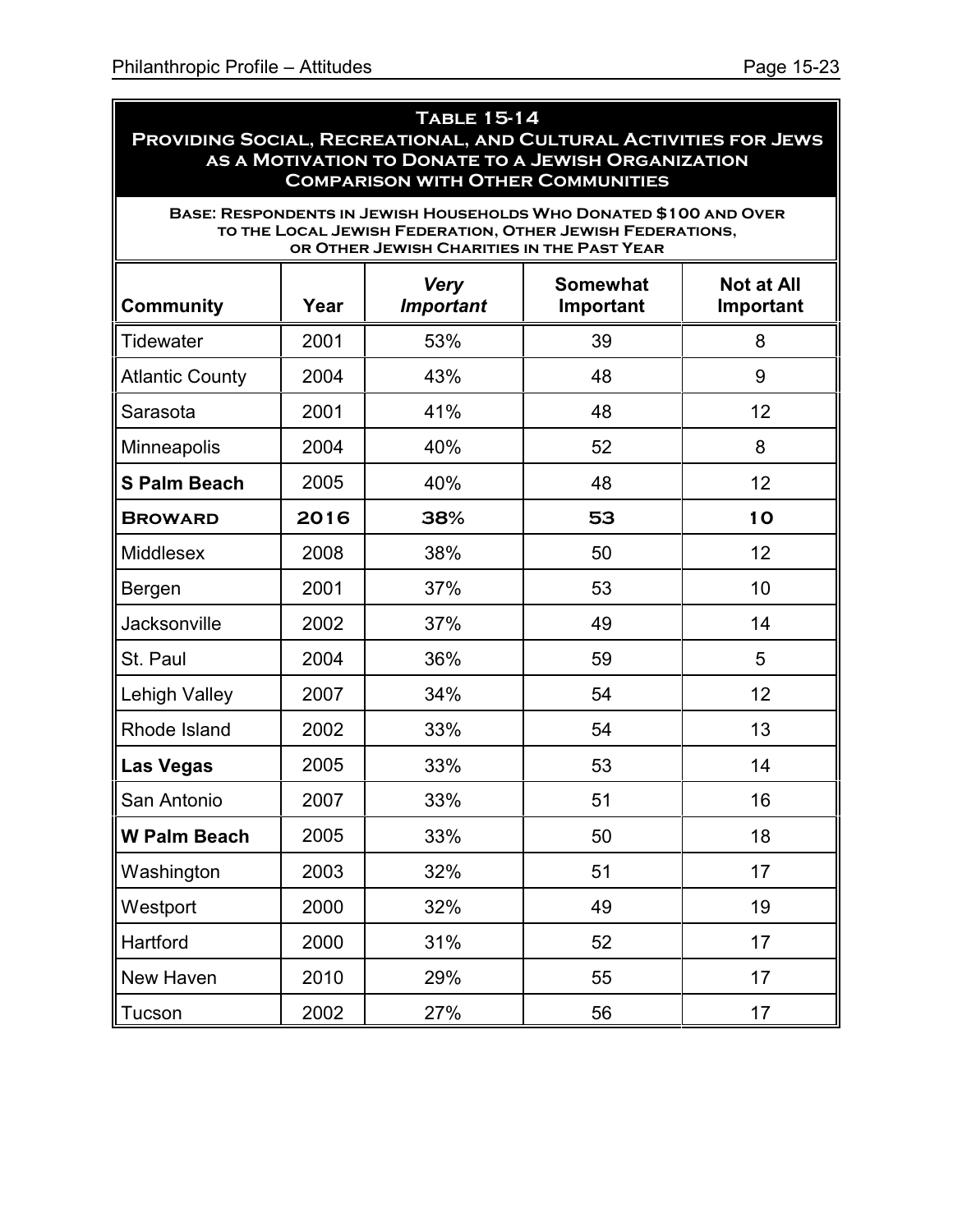### **Donating to a Jewish Organization that Helps Both Jews and Non-Jews**

**T** able 15-15 shows that 27% of respondents in Jewish households in Broward who donated \$100 and over to the Jewish Federation of Broward County, other Jewish Federations, or other Jewish charities in the past year consider donating to a Jewish organization that helps both Jews and non-Jews to be a very important motivation to donate to a Jewish organization; 55%, a somewhat important motivation; and 18%, a not at all important motivation.

The 27% compares to 34% in New Haven, the only other Jewish community to ask this question.

**Comparisons Among Population Subgroups**. **Table 15-15** shows that, overall, 27% of respondents consider donating to a Jewish organization that helps both Jews and non-Jews to be a very important motivation. The percentage is much higher for respondents:

 $\bullet$  under age 35 (38%)

The percentage is much lower for respondents (in):

- age 75 and over  $(13%)$
- households earning an annual income of under \$50,000 (15%)
- households who donated \$500-\$1,000 to the Jewish Federation in the past year  $(14%)$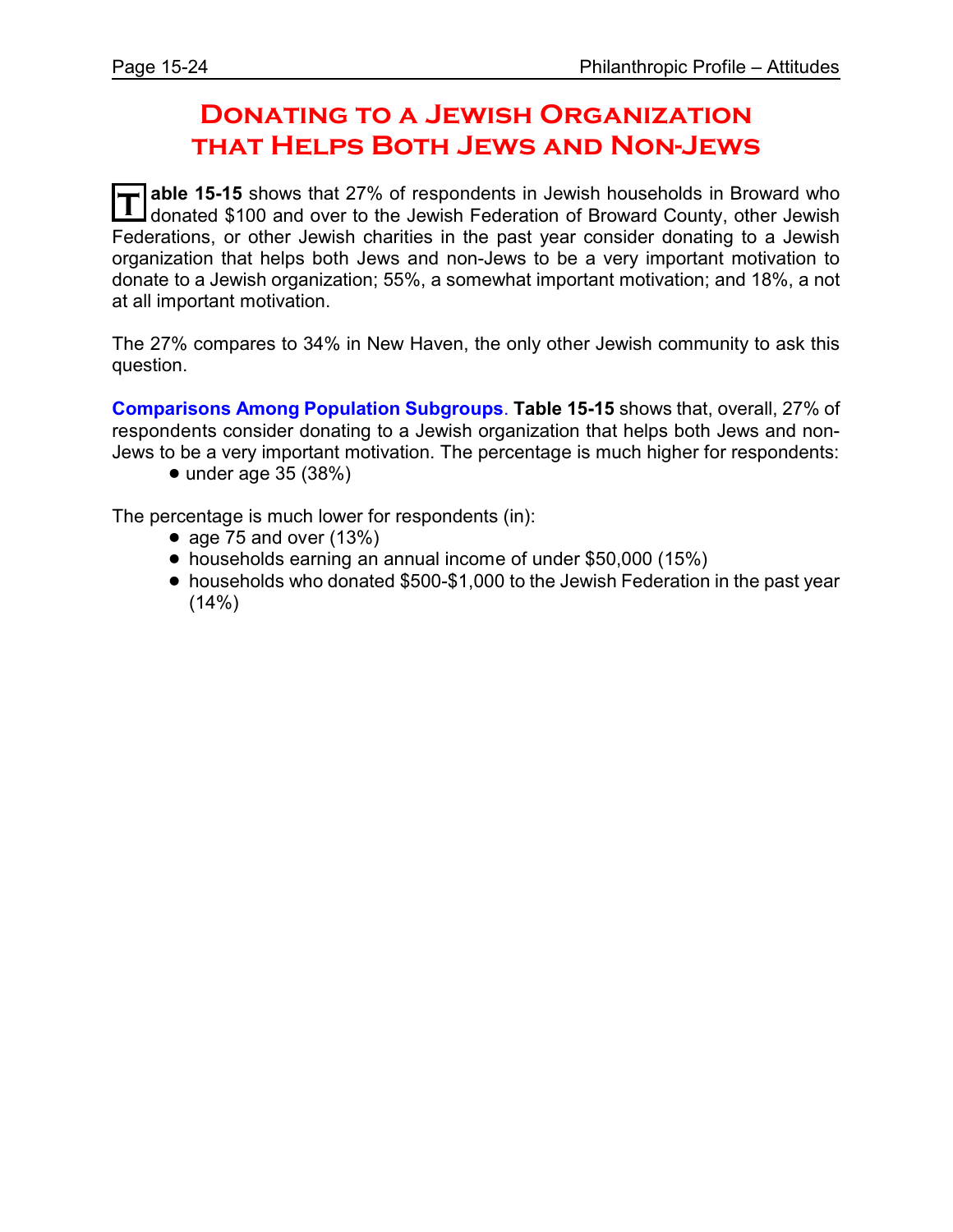#### **Table 15-15 Donating to a Jewish Organization That Helps Both Jews and Non-Jews as a Motivation to Donate to a Jewish Organization**

**Base: Respondents in Jewish Households Who Donated \$100 and Over to the Jewish Federation of Broward County, Other Jewish Federations, or Other Jewish Charities in the Past Year**

| <b>Population Subgroup</b>                           | <b>Very</b><br>Important | <b>Somewhat</b><br>Important | <b>Not at All</b><br>Important |  |  |
|------------------------------------------------------|--------------------------|------------------------------|--------------------------------|--|--|
| All                                                  | 27.2%                    | 55.2                         | 17.6                           |  |  |
| Very Familiar with Federation                        | 32.3%                    | 48.5                         | 19.2                           |  |  |
|                                                      | <b>AGE OF RESPONDENT</b> |                              |                                |  |  |
| Under 35                                             | 38.2%                    | 43.6                         | 18.2                           |  |  |
| $35 - 49$                                            | 24.3%                    | 63.3                         | 12.4                           |  |  |
| $50 - 64$                                            | 31.9%                    | 45.4                         | 22.7                           |  |  |
| 65 - 74                                              | 29.2%                    | 55.2                         | 15.6                           |  |  |
| 75 and over                                          | 13.4%                    | 73.6                         | 13.0                           |  |  |
| $\rightarrow$ 65 and over                            | 21.7%                    | 63.9                         | 14.4                           |  |  |
| <b>SEX OF RESPONDENT</b>                             |                          |                              |                                |  |  |
| Male                                                 | 24.2%                    | 57.4                         | 18.4                           |  |  |
| Female                                               | 29.1%                    | 53.8                         | 17.1                           |  |  |
|                                                      | <b>HOUSEHOLD INCOME</b>  |                              |                                |  |  |
| Under \$50,000                                       | 14.6%                    | 75.3                         | 10.1                           |  |  |
| $$50 - $100,000$                                     | 26.4%                    | 63.3                         | 10.3                           |  |  |
| $$100 - $200,000$                                    | 44.1%                    | 37.3                         | 18.6                           |  |  |
| \$200,000 and over                                   | 30.6%                    | 51.8                         | 17.6                           |  |  |
| <b>DONATED TO JEWISH FEDERATION IN THE PAST YEAR</b> |                          |                              |                                |  |  |
| Nothing                                              | 27.5%                    | 55.2                         | 17.3                           |  |  |
| <b>Under \$100</b>                                   | 26.5%                    | 54.1                         | 19.4                           |  |  |
| $$100 - $500$                                        | 31.2%                    | 52.8                         | 16.0                           |  |  |
| $$500 - $1,000$                                      | 13.5%                    | 63.5                         | 23.0                           |  |  |
| \$1,000 and over                                     | 32.4%                    | 48.2                         | 19.4                           |  |  |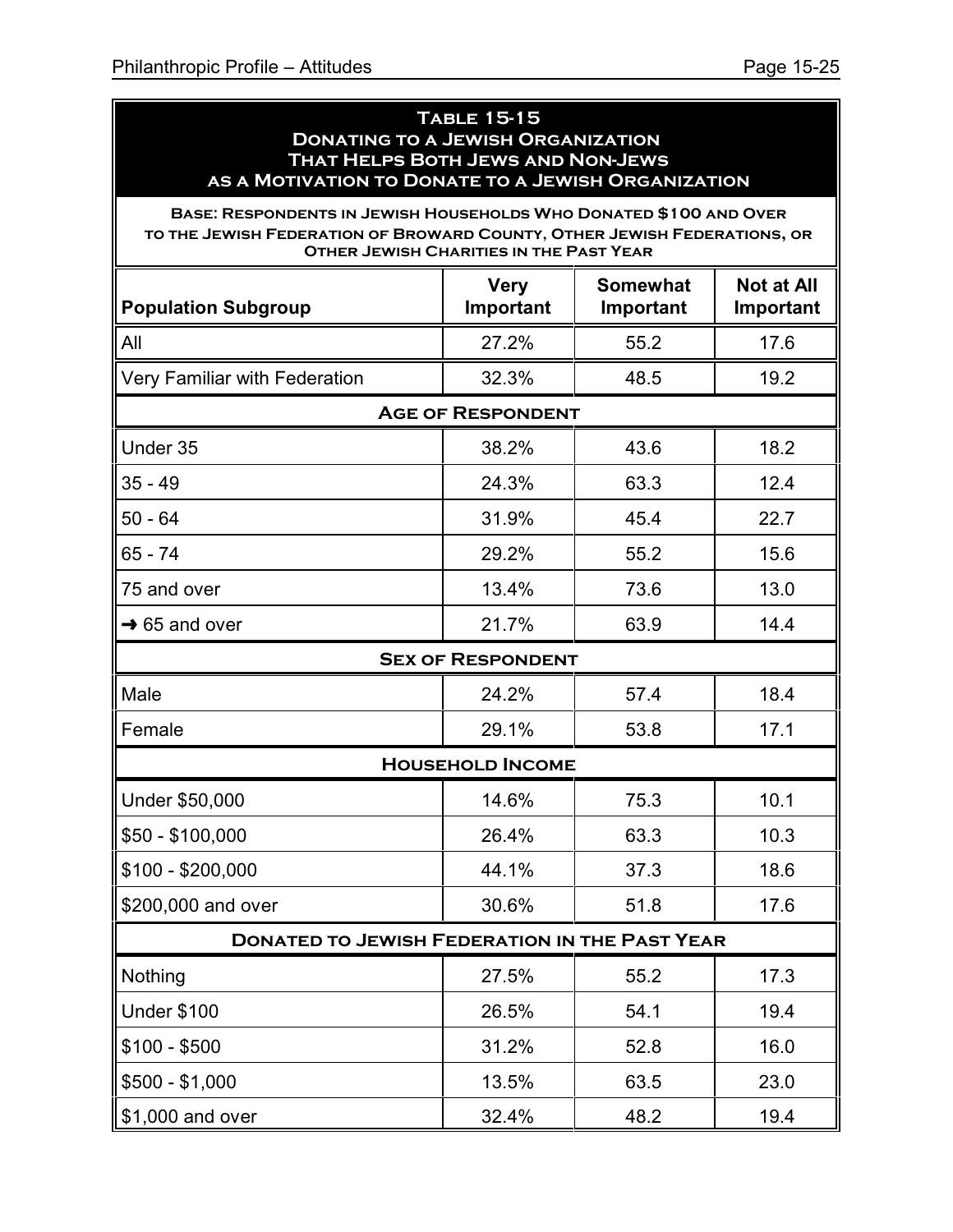### **Motivations to Donate More to the Jewish Federation of Broward County**

**R** espondents in Jewish households in Broward who donated \$100 and over to the Jewish Federation of Broward County (Jewish Federation) in the past year were asked whether each of several motivations would cause them to donate more to the Jewish Federation. **Table 15-16** shows the percentage of respondents who responded in the affirmative for each motivation.

Note that the list of motivations was not read to the respondents in the order shown in **Table 15-16** nor in the order shown in the questionnaire in Appendix A. Rather, the list of motivations was read in a random order to each respondent.

40% of respondents would donate more to the Jewish Federation if more of the money went to local needs; 39%, If they had more information about how the money was spent; 33%, if they had more say over how the money was spent; 22%, if they were asked by a close friend; and 9%, if more of the money went to needs in Israel and overseas.

**Community Comparisons**. **Table 15-17** shows that the 40% who would donate more to the local Jewish Federation if **more of the money went to local needs** is about average among about 20 comparison Jewish communities and compares to 53% in Las Vegas, 28% in Miami, 27% in South Palm Beach, and 18% in West Palm Beach.

**Table 15-18** shows that the 9% who would donate more to the local Jewish Federation if **more of the money went to needs in Israel and overseas** is well below average among about 20 comparison Jewish communities and compares to 21% in Las Vegas, 20% in both South Palm Beach and West Palm Beach, and 19% in Miami.

**Table 15-19** shows the 31 percentage point **disparity** between the 40% who would donate more to the local Jewish Federation if more of the money went to local needs and the 9% who would donate more to the local Jewish Federation if more of the money went to needs in Israel and overseas is well above average among about 20 comparison Jewish communities and compares to 31 percentage points in Las Vegas, 9 percentage points in Miami, 7 percentage points in South Palm Beach, and -2 percentage points in West Palm Beach.

**Table 15-20** shows that the 33% who would donate more to the local Jewish Federation if **they had more say over how the money was spent** is above average among about 20 comparison Jewish communities and compares to 38% in Las Vegas and 27% in Miami.

**Table 15-21** shows that the 22% who would donate more to the local Jewish Federation if **asked by a close friend** is about average among about 20 comparison Jewish communities and compares to 37% in Las Vegas, 24% in Miami, 22% in West Palm Beach, and 19% in South Palm Beach.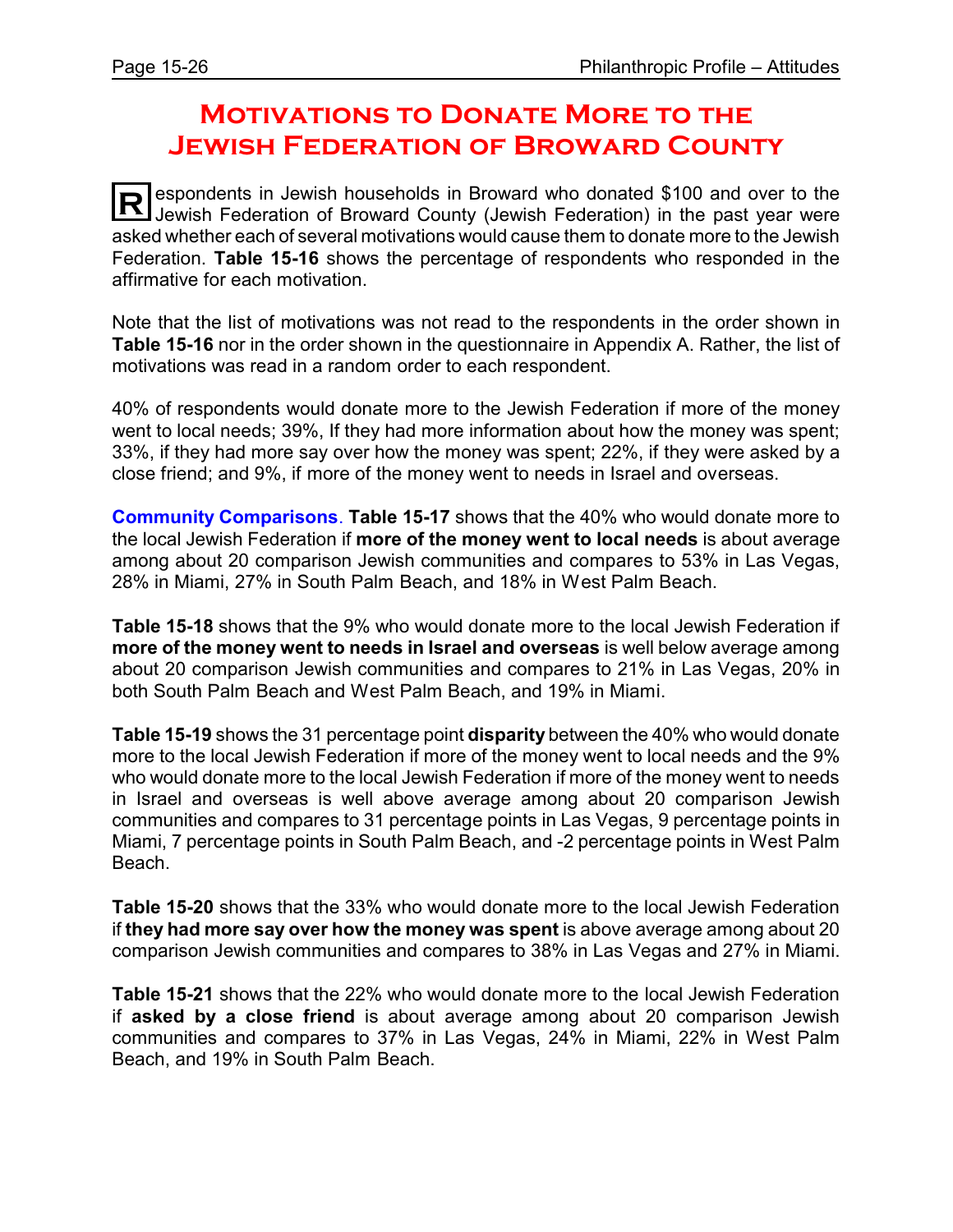**Comparisons Among Population Subgroups**. **Table 15-16** shows the percentage of respondents in each population subgroup who would donate more to the Jewish Federation for each motivation queried.

Overall, 40% of respondents would donate more to the Jewish Federation if **more of the money went to local needs**. The percentage is much higher for respondents in:

! households earning an annual income of \$100,000-\$200,000 (58%)

The percentage is much lower for respondents in:

• households earning an annual income under \$100,000 (27%)

Overall, 9% of respondents would donate more to the Jewish Federation if **more of the money went to needs in Israel and overseas**. No population subgroups show important differences from the overall percentage.

Overall, 39% of respondents would donate more to the Jewish Federation if **they had more information about how the money was spent**. The percentage is much higher for respondents (in):

- who are very familiar with the Jewish Federation (56%)
- $\bullet$  under age 50 (49%)
- ! households who donated \$500-\$2,500 to the Jewish Federation in the past year (55%)

The percentage is much lower for respondents:

• age 75 and over  $(20%)$ 

Overall, 33% of respondents would donate more to the Jewish Federation if **they had more say over how the money was spent**. The percentage is much higher for respondents (in):

- who are very familiar with the Jewish Federation (51%)
- age  $50-64$   $(43%)$
- ! households earning an annual income of \$100,000-\$200,000 (49%)
- households who donated \$500-\$2,500 to the Jewish Federation in the past year (45%)

The percentage is much lower for respondents (in):

- age 75 and over  $(7%)$
- ! households who donated \$2,500 and over to the Jewish Federation in the past year (21%)

Overall, 22% of respondents would donate more to the Jewish Federation if **asked by a close friend**. The percentage is much higher for respondents:

 $\bullet$  under age 50 (40%)

The percentage is much lower for respondents (in):

- age  $65-74$  (14%)
- ! households who donated \$100-\$500 to the Jewish Federation in the past year  $(0\%)$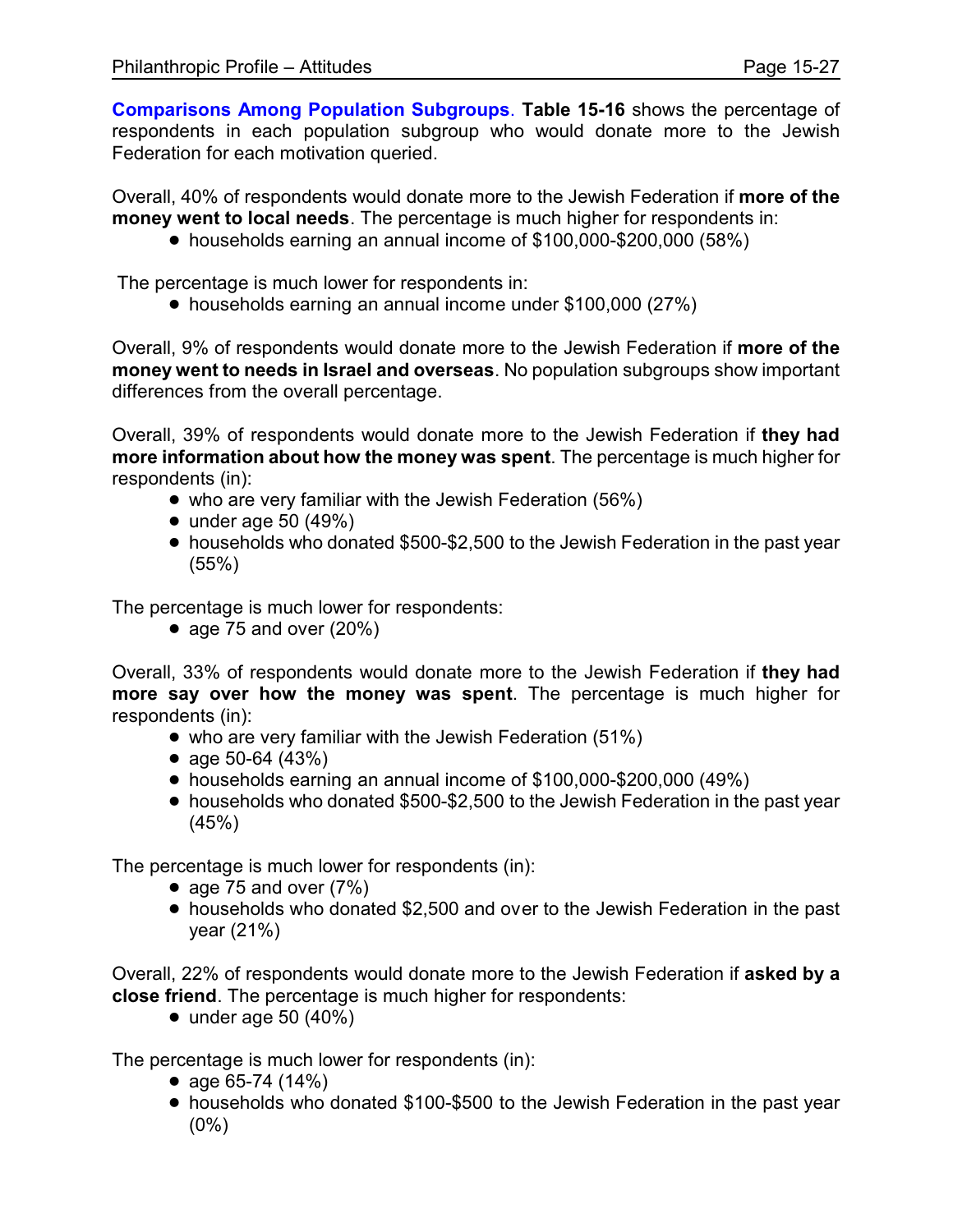| <b>TABLE 15-16</b><br><b>MOTIVATIONS TO DONATE MORE</b><br>TO THE JEWISH FEDERATION OF BROWARD COUNTY |                                                                                  |                                                                                                      |                                                                                   |                                   |                                                                                                                    |
|-------------------------------------------------------------------------------------------------------|----------------------------------------------------------------------------------|------------------------------------------------------------------------------------------------------|-----------------------------------------------------------------------------------|-----------------------------------|--------------------------------------------------------------------------------------------------------------------|
| BASE: RESPONDENTS IN JEWISH HOUSEHOLDS WHO DONATED \$100 AND OVER                                     |                                                                                  | TO THE BROWARD JEWISH FEDERATION IN THE PAST YEAR                                                    |                                                                                   |                                   |                                                                                                                    |
| <b>Population Subgroup</b>                                                                            | <b>More</b><br>of the<br><b>Money</b><br><b>Went to</b><br>Local<br><b>Needs</b> | <b>Had More</b><br><b>Information</b><br><b>About</b><br>How the<br><b>Money</b><br><b>Was Spent</b> | <b>Had More</b><br><b>Say Over</b><br>How the<br><b>Money</b><br><b>Was Spent</b> | Asked by a<br><b>Close Friend</b> | <b>More</b><br>of the<br><b>Money</b><br><b>Went to</b><br><b>Needs in</b><br><b>Israel and</b><br><b>Overseas</b> |
| All                                                                                                   | 40.4%                                                                            | 39.0%                                                                                                | 32.5%                                                                             | 22.4%                             | 9.1%                                                                                                               |
| <b>Very Familiar</b><br>with Federation                                                               | 38.8%                                                                            | 56.2%                                                                                                | 50.6%                                                                             | 21.0%                             | 7.4%                                                                                                               |
|                                                                                                       |                                                                                  | <b>AGE OF RESPONDENT</b>                                                                             |                                                                                   |                                   |                                                                                                                    |
| Under 50                                                                                              | 37.4%                                                                            | 49.1%                                                                                                | 32.3%                                                                             | 41.0%                             | 6.9%                                                                                                               |
| $50 - 64$                                                                                             | 40.0%                                                                            | 40.7%                                                                                                | 43.4%                                                                             | 20.4%                             | 9.3%                                                                                                               |
| 65 - 74                                                                                               | 41.5%                                                                            | 37.8%                                                                                                | 27.8%                                                                             | 22.4%                             | 7.8%                                                                                                               |
| 75 and over                                                                                           | 46.4%                                                                            | 20.3%                                                                                                | 7.0%                                                                              | 12.8%                             | 14.1%                                                                                                              |
| $\rightarrow$ 65 and over                                                                             | 43.6%                                                                            | 30.5%                                                                                                | 19.5%                                                                             | 17.9%                             | 10.5%                                                                                                              |
|                                                                                                       |                                                                                  | <b>SEX OF RESPONDENT</b>                                                                             |                                                                                   |                                   |                                                                                                                    |
| Male                                                                                                  | 39.2%                                                                            | 38.8%                                                                                                | 32.3%                                                                             | 22.2%                             | 5.7%                                                                                                               |
| Female                                                                                                | 41.5%                                                                            | 39.2%                                                                                                | 32.6%                                                                             | 22.8%                             | 11.9%                                                                                                              |
|                                                                                                       |                                                                                  | <b>HOUSEHOLD INCOME</b>                                                                              |                                                                                   |                                   |                                                                                                                    |
| Under \$100,000                                                                                       | 27.4%                                                                            | 33.3%                                                                                                | 23.8%                                                                             | 16.4%                             | 7.0%                                                                                                               |
| $$100,000 - $200,000$                                                                                 | 57.9%                                                                            | 28.4%                                                                                                | 49.0%                                                                             | 19.4%                             | 7.6%                                                                                                               |
| \$200,000 and over                                                                                    | 29.8%                                                                            | 40.5%                                                                                                | 23.6%                                                                             | 24.0%                             | 12.2%                                                                                                              |
| <b>DONATED TO JEWISH FEDERATION IN THE PAST YEAR</b>                                                  |                                                                                  |                                                                                                      |                                                                                   |                                   |                                                                                                                    |
| $$100 - $500$                                                                                         | 47.8%                                                                            | 29.7%                                                                                                | 26.3%                                                                             | 0.0%                              | 9.6%                                                                                                               |
| $$500 - $2,500$                                                                                       | 27.9%                                                                            | 55.0%                                                                                                | 45.0%                                                                             | 22.8%                             | 7.8%                                                                                                               |
| \$2,500 and over                                                                                      | 40.8%                                                                            | 35.5%                                                                                                | 21.3%                                                                             | 23.3%                             | 12.7%                                                                                                              |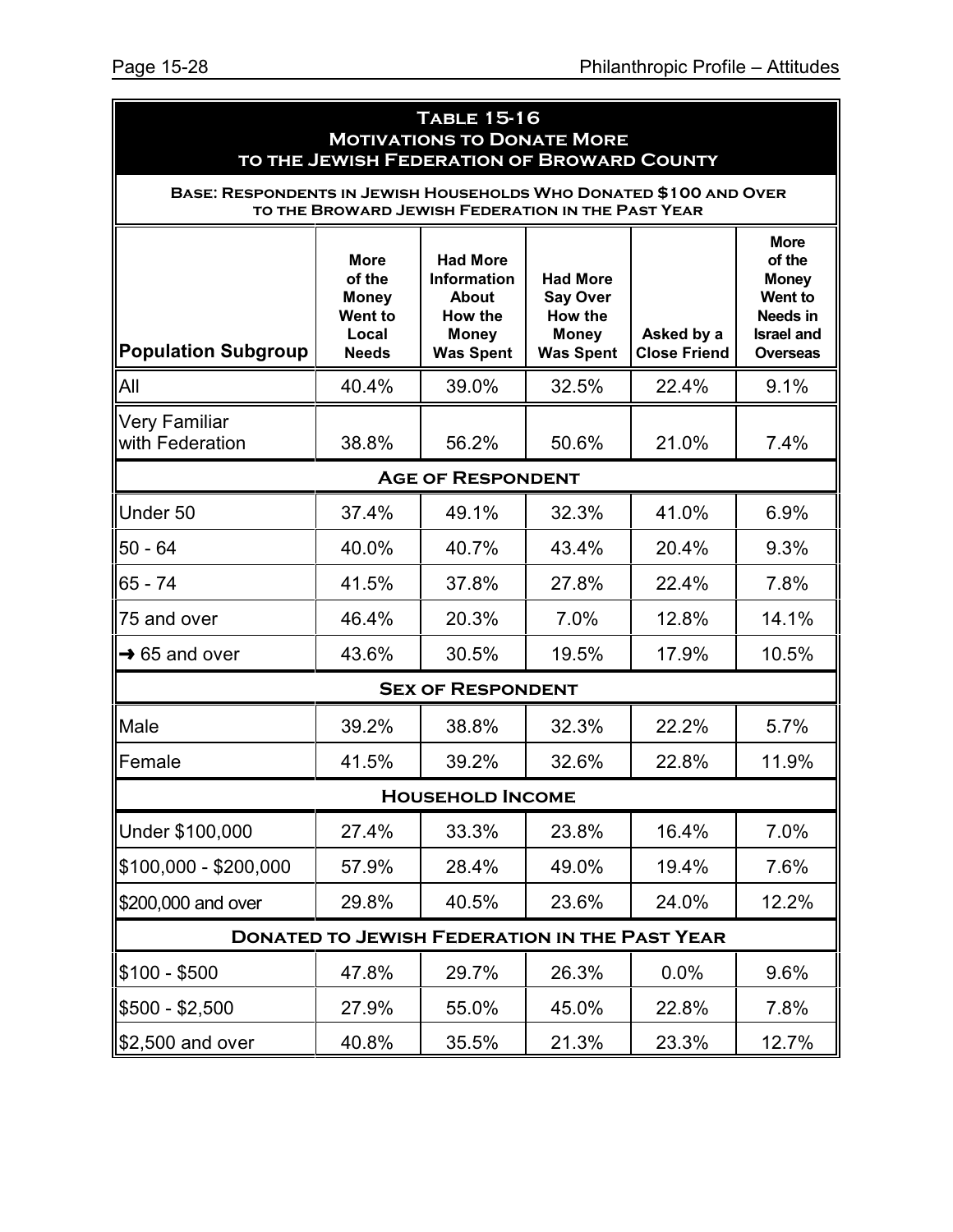#### **Table 15-17 More of the Money Went to Local Needs as a Motivation to Donate More to the Local Jewish Federation Community Comparisons**

**Base: Respondents in Jewish Households Who Donated \$100 and Over TO THE LOCAL JEWISH FEDERA** 

| Community              | Year | $\%$ |
|------------------------|------|------|
| Tidewater              | 2001 | 58%  |
| Las Vegas              | 2005 | 53%  |
| Westport               | 2000 | 47%  |
| <b>Minneapolis</b>     | 2004 | 42%  |
| <b>Atlantic County</b> | 2004 | 41%  |
| <b>BROWARD</b>         | 2016 | 40%  |
| St. Paul               | 2004 | 40%  |
| Tucson                 | 2002 | 39%  |
| Hartford               | 2000 | 39%  |
| Rhode Island           | 2002 | 37%  |
| Jacksonville           | 2002 | 36%  |

| TION IN THE PAST YEAR) |      |               |  |
|------------------------|------|---------------|--|
| <b>Community</b>       | Year | $\frac{0}{0}$ |  |
| Bergen                 | 2001 | 36%           |  |
| New Haven              | 2010 | 35%           |  |
| San Antonio            | 2007 | 35%           |  |
| Sarasota               | 2001 | 35%           |  |
| Middlesex              | 2008 | 33%           |  |
| Lehigh Valley          | 2007 | 30%           |  |
| <b>Miami</b>           | 2014 | 28%           |  |
| <b>S Palm Beach</b>    | 2005 | 27%           |  |
| Washington             | 2003 | 27%           |  |
| W Palm Beach           | 2005 | 18%           |  |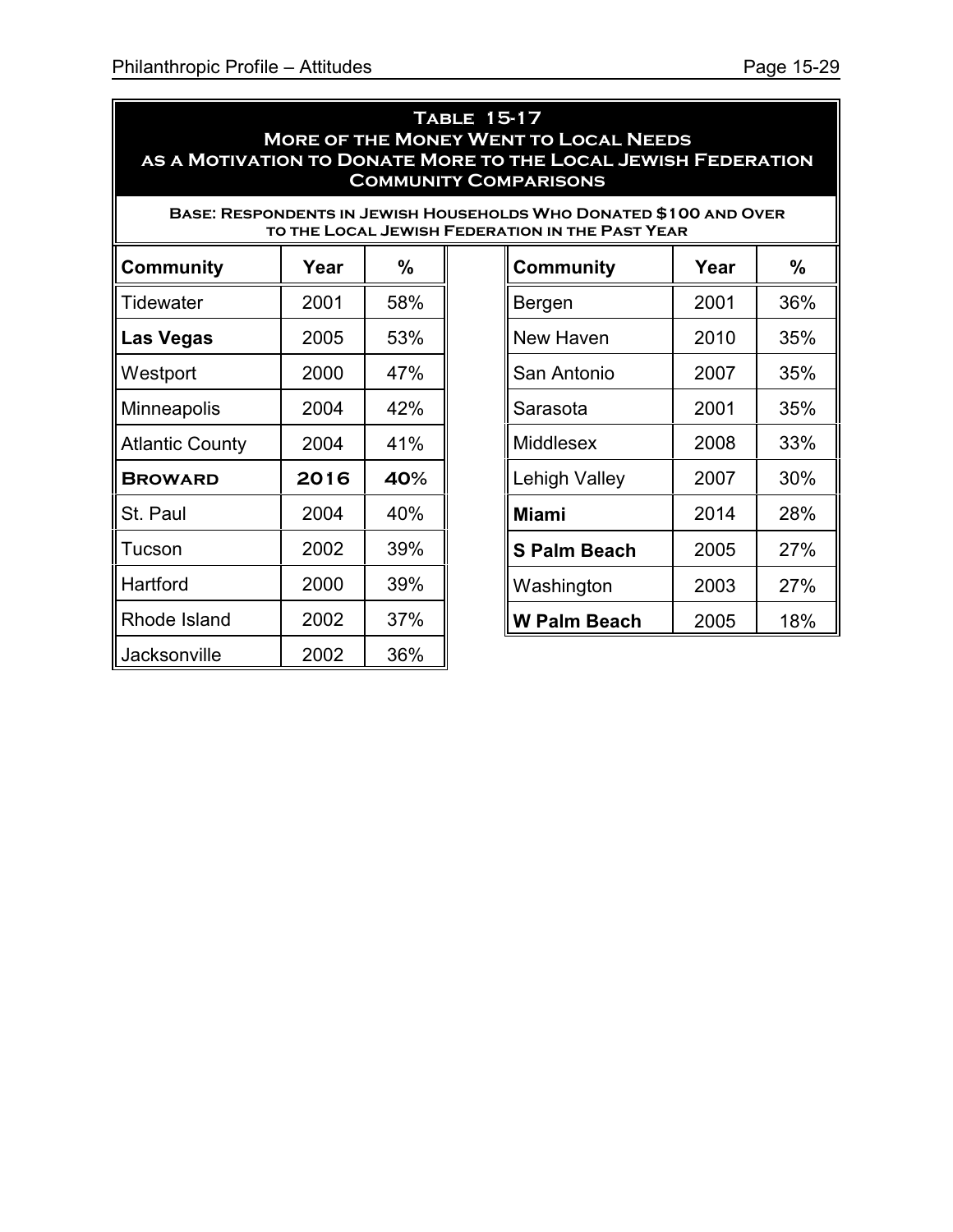### **Table 15-18 More of the Money Went to Needs in Israel and Overseas as a Motivation to Donate More to the Local Jewish Federation Community Comparisons**

**Base: Respondents in Jewish Households Who Donated \$100 and Over TO THE LOCAL JEWISH FEDERATE** 

| Community              | Year | $\%$ |
|------------------------|------|------|
| <b>Atlantic County</b> | 2004 | 28%  |
| Bergen                 | 2001 | 27%  |
| Rhode Island           | 2002 | 25%  |
| Middlesex              | 2008 | 24%  |
| <b>Las Vegas</b>       | 2005 | 21%  |
| <b>S Palm Beach</b>    | 2005 | 20%  |
| <b>W Palm Beach</b>    | 2005 | 20%  |
| <b>Miami</b>           | 2014 | 19%  |
| Washington             | 2003 | 19%  |
| Jacksonville           | 2002 | 19%  |

| TION IN THE PAST YEAR. |      |     |  |
|------------------------|------|-----|--|
| Community              | Year | %   |  |
| New Haven              | 2010 | 17% |  |
| San Antonio            | 2007 | 16% |  |
| Westport               | 2000 | 16% |  |
| St. Paul               | 2004 | 12% |  |
| Sarasota               | 2001 | 12% |  |
| Tidewater              | 2001 | 12% |  |
| <b>BROWARD</b>         | 2016 | 9%  |  |
| Tucson                 | 2002 | 9%  |  |
| Lehigh Valley          | 2007 | 8%  |  |
| Minneapolis            | 2004 | 7%  |  |
| Hartford               | 2000 | 6%  |  |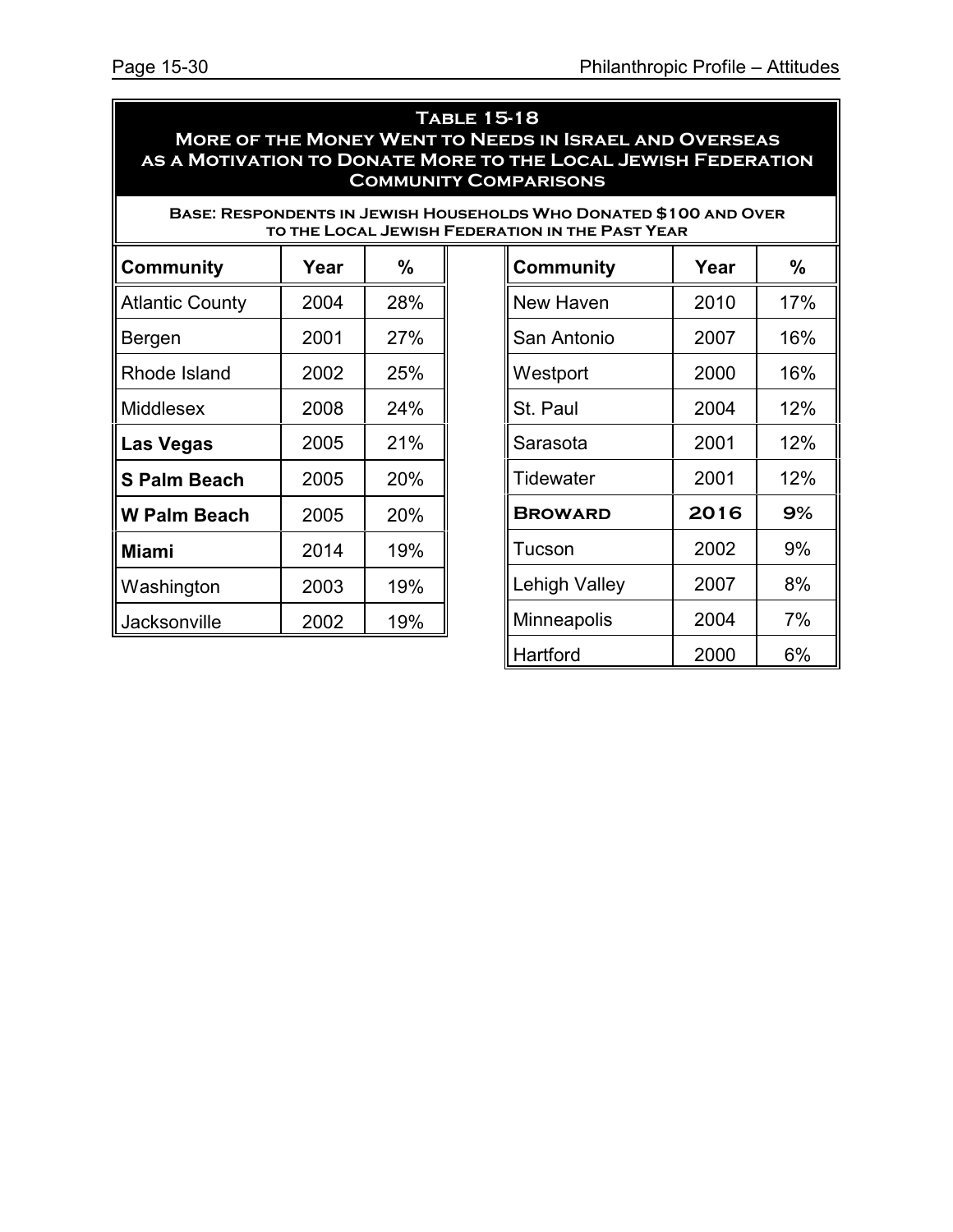ä

| <b>TABLE 15-19</b><br><b>WOULD DONATE MORE TO THE LOCAL JEWISH FEDERATION</b><br>IF MORE MONEY WENT TO LOCAL NEEDS<br><b>COMPARED TO NEEDS IN ISRAEL AND OVERSEAS</b><br><b>COMMUNITY COMPARISONS</b> |      |                                                                                                                      |                                                  |                                                       |
|-------------------------------------------------------------------------------------------------------------------------------------------------------------------------------------------------------|------|----------------------------------------------------------------------------------------------------------------------|--------------------------------------------------|-------------------------------------------------------|
|                                                                                                                                                                                                       |      | BASE: RESPONDENTS IN JEWISH HOUSEHOLDS WHO DONATED \$100 AND OVER<br>TO THE LOCAL JEWISH FEDERATION IN THE PAST YEAR |                                                  |                                                       |
| <b>Community</b>                                                                                                                                                                                      | Year | Local<br><b>Needs</b>                                                                                                | Needs in<br><b>Israel and</b><br><b>Overseas</b> | <b>Difference</b><br><i>(in percentage</i><br>points) |
| <b>Tidewater</b>                                                                                                                                                                                      | 2001 | 58%                                                                                                                  | 12%                                              | 46                                                    |
| <b>Minneapolis</b>                                                                                                                                                                                    | 2004 | 42%                                                                                                                  | 7%                                               | 35                                                    |
| Hartford                                                                                                                                                                                              | 2000 | 39%                                                                                                                  | 6%                                               | 33                                                    |
| <b>Las Vegas</b>                                                                                                                                                                                      | 2005 | 53%                                                                                                                  | 21%                                              | 31                                                    |
| <b>BROWARD</b>                                                                                                                                                                                        | 2016 | 40%                                                                                                                  | 9%                                               | 31                                                    |
| Westport                                                                                                                                                                                              | 2000 | 47%                                                                                                                  | 16%                                              | 31                                                    |
| Tucson                                                                                                                                                                                                | 2002 | 39%                                                                                                                  | 9%                                               | 30                                                    |
| St. Paul                                                                                                                                                                                              | 2004 | 40%                                                                                                                  | 12%                                              | 28                                                    |
| Sarasota                                                                                                                                                                                              | 2001 | 35%                                                                                                                  | 12%                                              | 23                                                    |
| <b>Lehigh Valley</b>                                                                                                                                                                                  | 2007 | 30%                                                                                                                  | 8%                                               | 22                                                    |
| San Antonio                                                                                                                                                                                           | 2007 | 35%                                                                                                                  | 16%                                              | 19                                                    |
| Jacksonville                                                                                                                                                                                          | 2002 | 36%                                                                                                                  | 19%                                              | 18                                                    |
| New Haven                                                                                                                                                                                             | 2010 | 35%                                                                                                                  | 17%                                              | 18                                                    |
| <b>Atlantic County</b>                                                                                                                                                                                | 2004 | 41%                                                                                                                  | 28%                                              | 13                                                    |
| Rhode Island                                                                                                                                                                                          | 2002 | 37%                                                                                                                  | 25%                                              | 12                                                    |
| Miami                                                                                                                                                                                                 | 2014 | 28%                                                                                                                  | 19%                                              | 9                                                     |
| Bergen                                                                                                                                                                                                | 2001 | 36%                                                                                                                  | 27%                                              | 9                                                     |
| Middlesex                                                                                                                                                                                             | 2008 | 33%                                                                                                                  | 24%                                              | 9                                                     |
| Washington                                                                                                                                                                                            | 2003 | 27%                                                                                                                  | 19%                                              | 8                                                     |
| <b>S Palm Beach</b>                                                                                                                                                                                   | 2005 | 27%                                                                                                                  | 20%                                              | $\overline{7}$                                        |
| W Palm Beach                                                                                                                                                                                          | 2005 | 18%                                                                                                                  | 20%                                              | (2)                                                   |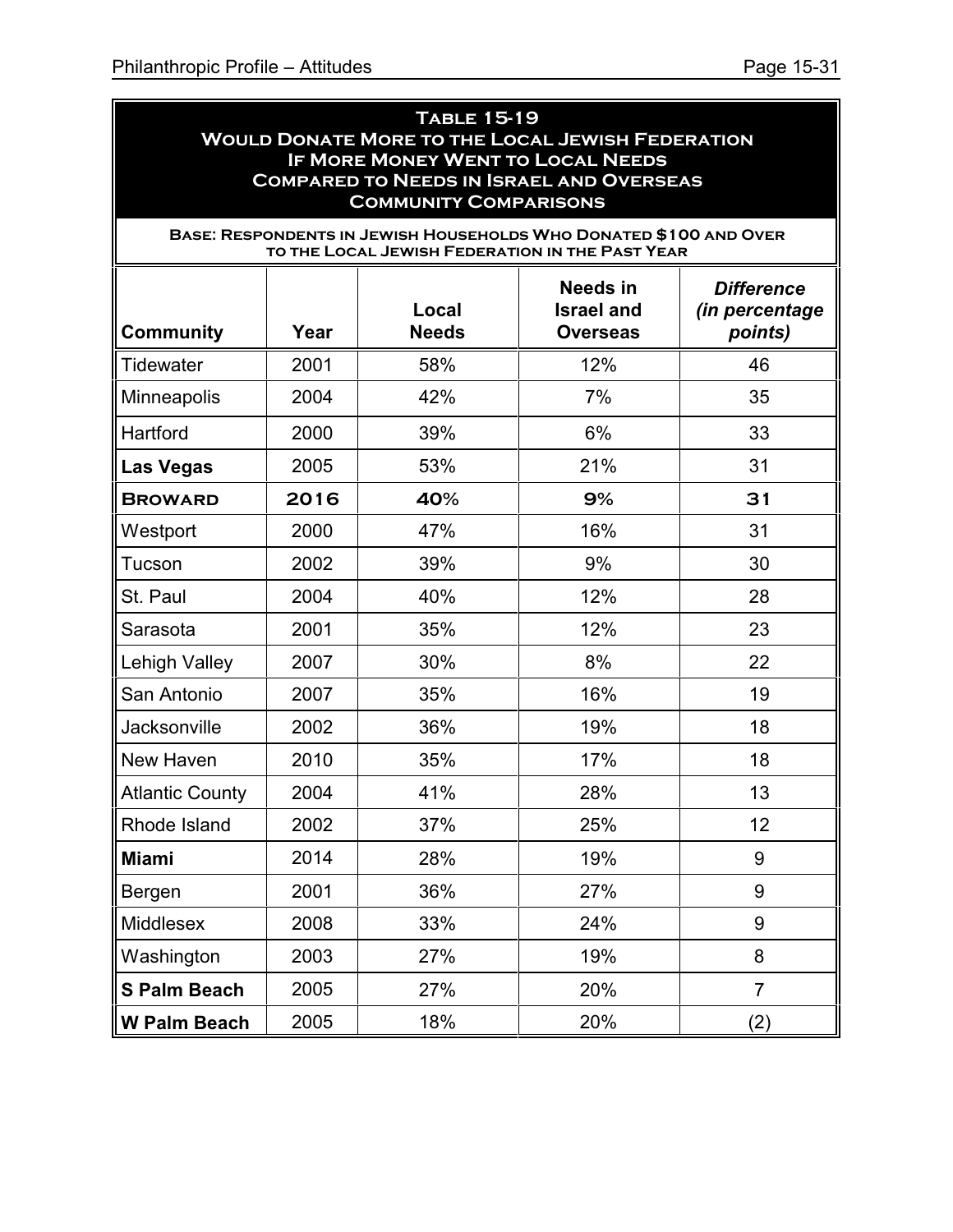### **Table 15-20 Had More Say Over How the Money Was Spent as a Motivation to Donate More to the Local Jewish Federation Community Comparisons**

**Base: Respondents in Jewish Households Who Donated \$100 and Over TO THE LOCAL JEWISH FEDERA** 

| Community      | Year | $\frac{0}{0}$ |
|----------------|------|---------------|
| Bergen         | 2001 | 43%           |
| Las Vegas      | 2005 | 38%           |
| Westport       | 2000 | 34%           |
| <b>BROWARD</b> | 2016 | 33%           |
| Tidewater      | 2001 | 31%           |
| Minneapolis    | 2004 | 28%           |
| Washington     | 2003 | 28%           |
| Jacksonville   | 2002 | 28%           |
| Tucson         | 2002 | 28%           |
| Miami          | 2014 | 27%           |

| \TION IN THE PAST YEAR |      |      |  |  |
|------------------------|------|------|--|--|
| Community              | Year | $\%$ |  |  |
| Middlesex              | 2008 | 27%  |  |  |
| St. Paul               | 2004 | 27%  |  |  |
| <b>New Haven</b>       | 2010 | 26%  |  |  |
| Rhode Island           | 2002 | 26%  |  |  |
| San Antonio            | 2007 | 25%  |  |  |
| Hartford               | 2000 | 24%  |  |  |
| Lehigh Valley          | 2007 | 22%  |  |  |
| Detroit                | 2005 | 21%  |  |  |
| <b>Atlantic County</b> | 2004 | 20%  |  |  |
| Sarasota               | 2001 | 16%  |  |  |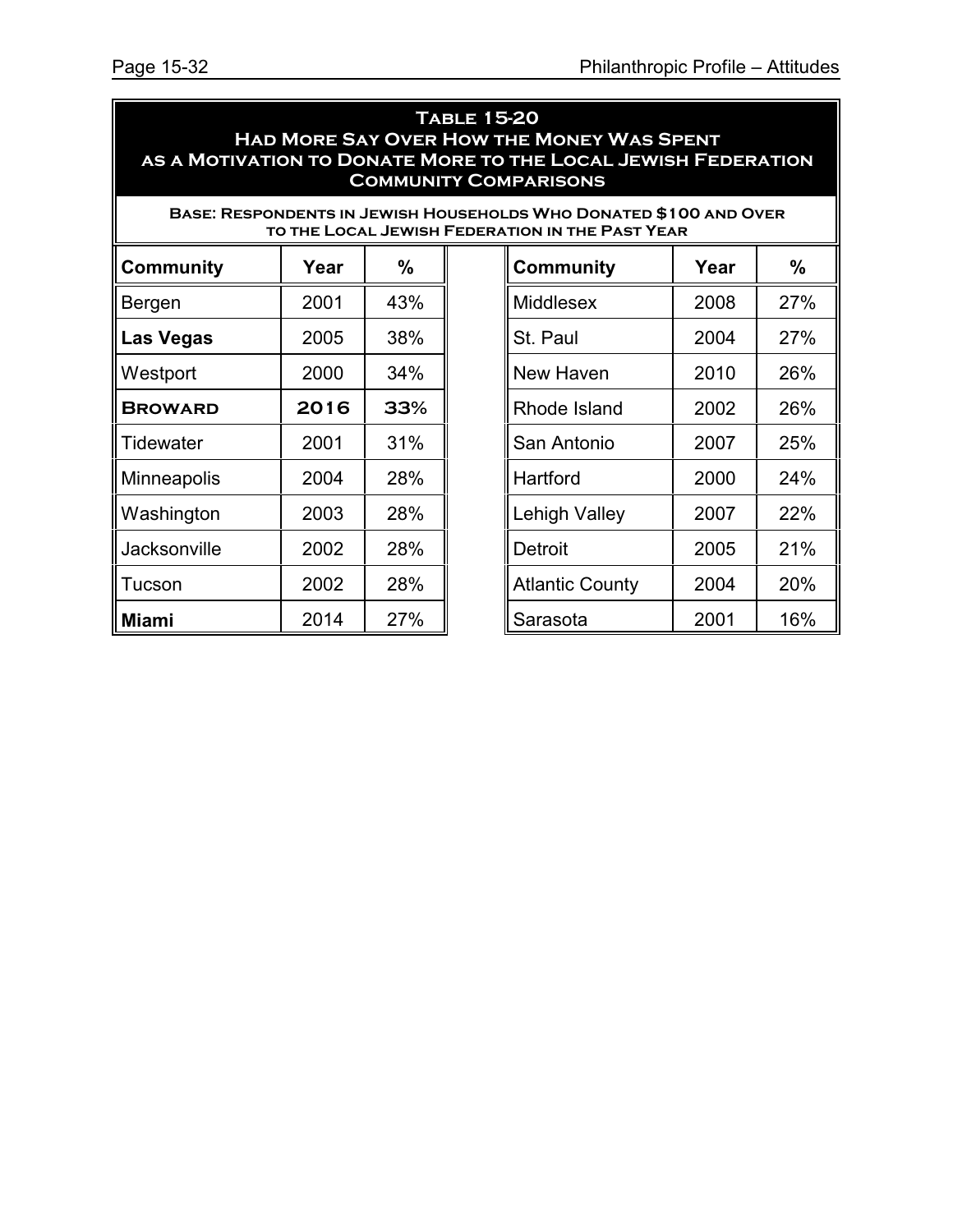#### **Table 15-21 Asked by a Close Friend as a Motivation to Donate More to the Local Jewish Federation Community Comparisons**

**Base: Respondents in Jewish Households Who Donated \$100 and Over TO THE LOCAL JEWISH FEDERA** 

| Community              | Year | $\%$ |
|------------------------|------|------|
| Las Vegas              | 2005 | 37%  |
| Bergen                 | 2001 | 37%  |
| Middlesex              | 2008 | 35%  |
| Rhode Island           | 2002 | 35%  |
| Westport               | 2000 | 35%  |
| Tucson                 | 2002 | 32%  |
| New Haven              | 2010 | 30%  |
| <b>Atlantic County</b> | 2004 | 29%  |
| Lehigh Valley          | 2007 | 26%  |
| Washington             | 2003 | 26%  |
| Miami                  | 2014 | 24%  |

|                     | TION IN THE PAST YEAR. |            |  |  |  |
|---------------------|------------------------|------------|--|--|--|
| Community           | Year                   | %          |  |  |  |
| Jacksonville        | 2002                   | 24%        |  |  |  |
| <b>Tidewater</b>    | 2001                   | 24%        |  |  |  |
| <b>BROWARD</b>      | 2016                   | 22%        |  |  |  |
| San Antonio         | 2007                   | 22%        |  |  |  |
| Detroit             | 2005                   | 22%        |  |  |  |
| <b>W Palm Beach</b> | 2005                   | <b>22%</b> |  |  |  |
| St. Paul            | 2004                   | 20%        |  |  |  |
| <b>S Palm Beach</b> | 2005                   | 19%        |  |  |  |
| Sarasota            | 2001                   | 19%        |  |  |  |
| Minneapolis         | 2004                   | 18%        |  |  |  |
| Hartford            | 2000                   | 18%        |  |  |  |